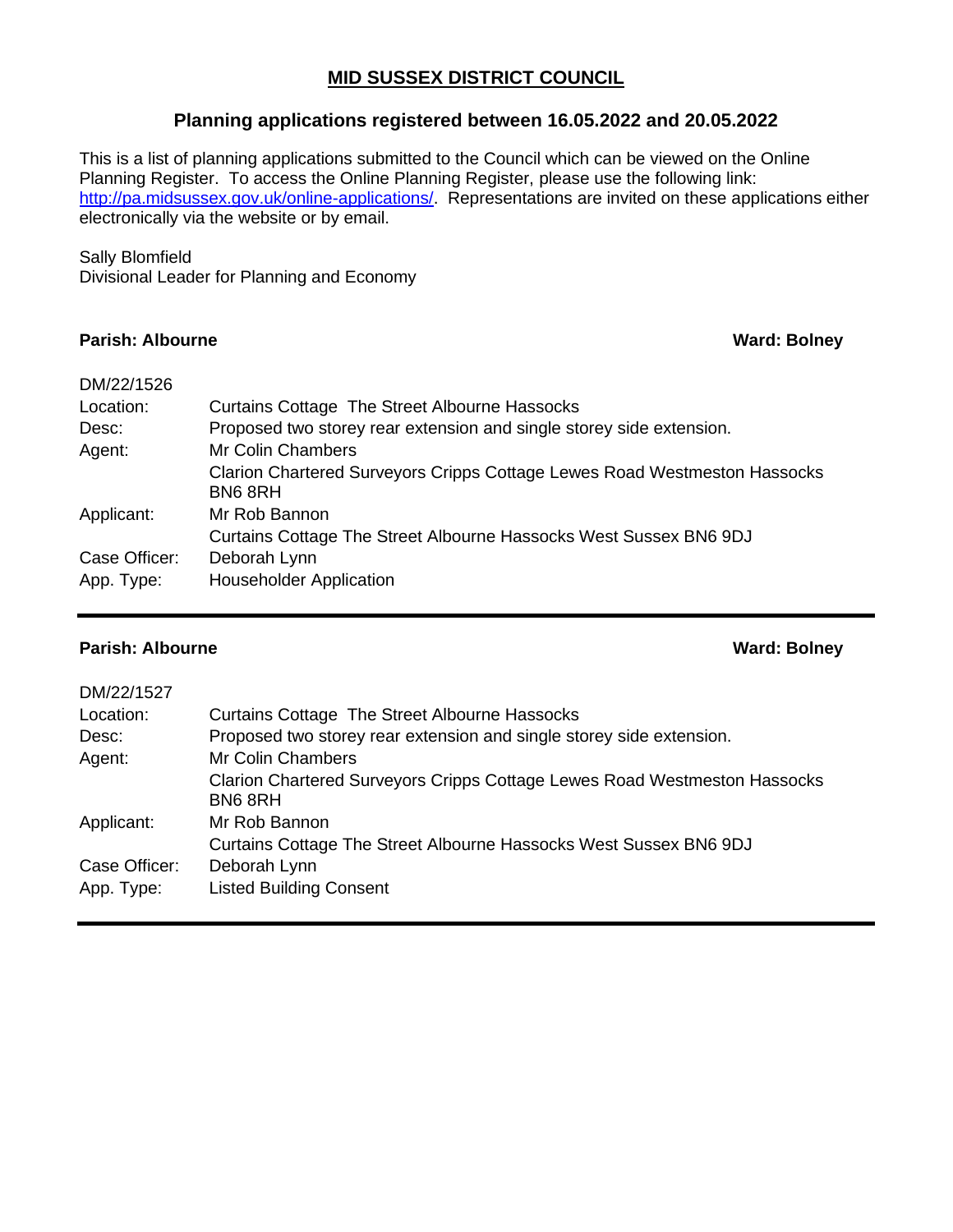## **Parish: Ardingly Ward: Ardingly And Balcombe**

| DM/22/1095    |                                                                                                                                                                          |
|---------------|--------------------------------------------------------------------------------------------------------------------------------------------------------------------------|
| Location:     | 12 College Road Ardingly Haywards Heath West Sussex                                                                                                                      |
| Desc:         | First floor rear extension, infill dormer to front elevation and replacement windows.<br>Amended plans received 20.05.2022 showing design alterations to rear elevation. |
| Agent:        | Mr Roy Simmonds                                                                                                                                                          |
|               | SBH Design Ltd Gable Cottage Street Lane Ardingly RH17 6UB                                                                                                               |
| Applicant:    | Mr Brian Baker                                                                                                                                                           |
|               | 12 College Road Ardingly Haywards Heath West Sussex RH17 6TT                                                                                                             |
| Case Officer: | Anna Tidey                                                                                                                                                               |
| App. Type:    | <b>Householder Application</b>                                                                                                                                           |
|               |                                                                                                                                                                          |

# **Parish: Ardingly Ward: Ardingly And Balcombe**

| DM/22/1525    |                                                              |
|---------------|--------------------------------------------------------------|
| Location:     | 6 The Close Ardingly Haywards Heath West Sussex              |
| Desc:         | Demolition of conservatory and single storey rear extension. |
| Agent:        | Mr Philip Wellstead                                          |
|               | ThePlanningman.co.uk 28 Chester Close Pixham Dorking RH4 1PP |
| Applicant:    | Ms Kym Lyons                                                 |
|               | 6 The Close Ardingly Haywards Heath West Sussex RH17 6TX     |
| Case Officer: | Anna Tidey                                                   |
| App. Type:    | Lawful Development Certificate - Proposed                    |
|               |                                                              |

# **Parish: Ardingly Ward: Ardingly And Balcombe**

| DM/22/1542    |                                                            |
|---------------|------------------------------------------------------------|
| Location:     | South Lodge Wakehurst Place Selsfield Road Ardingly        |
| Desc:         | Installation of secondary glazing in existing windows.     |
| Agent:        | Ms Lindsey Egner                                           |
|               | The Planning Lab Somerset House South Wing London WC2R 1LA |
| Applicant:    | C/O Agent                                                  |
|               | Royal Botanical Gardens, Kew                               |
| Case Officer: | <b>Emily Wade</b>                                          |
| App. Type:    | <b>Listed Building Consent</b>                             |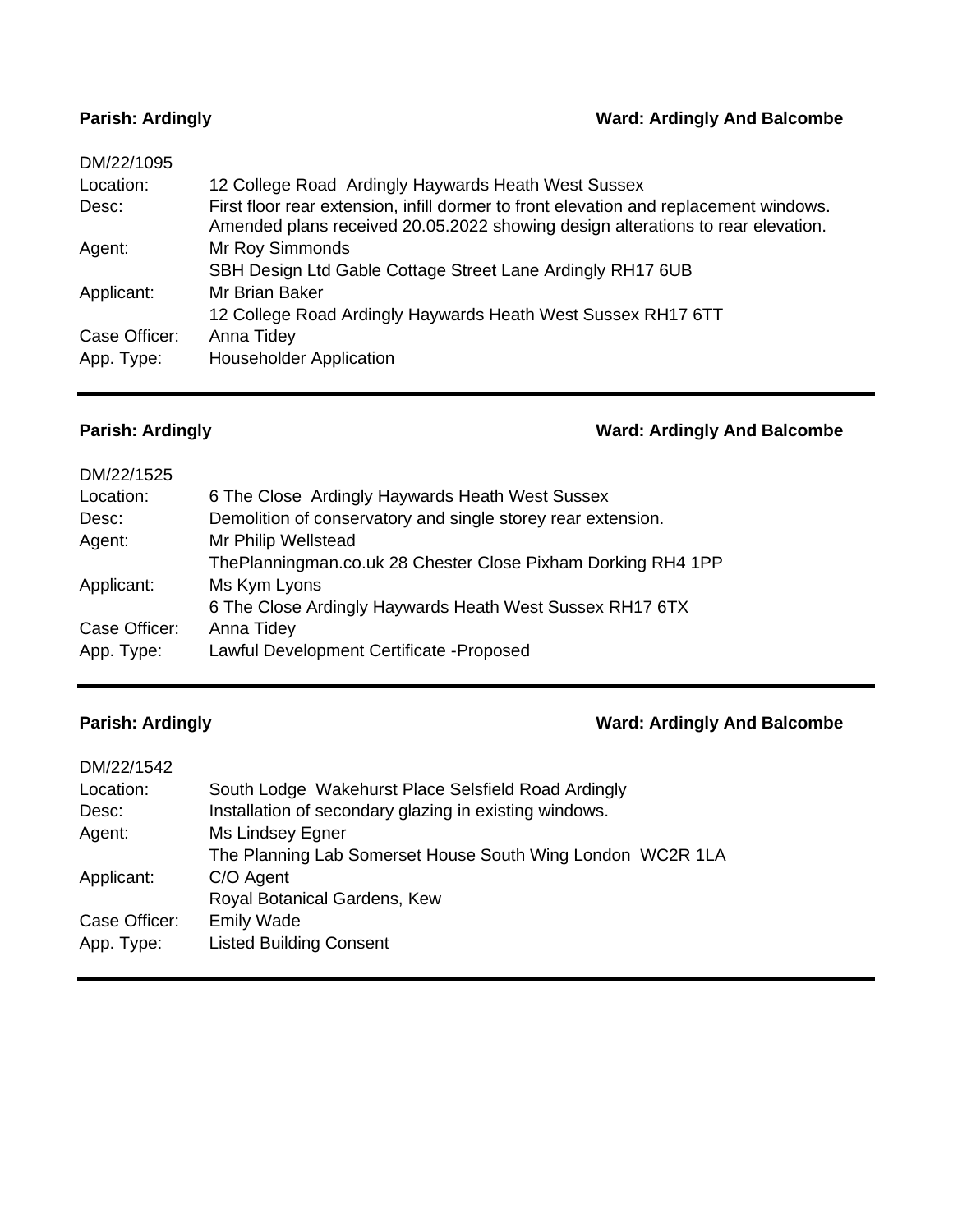### **Parish: Ardingly Ward: Ardingly And Balcombe**

| DM/22/1575    |                                                                                                                                                                      |
|---------------|----------------------------------------------------------------------------------------------------------------------------------------------------------------------|
| Location:     | Land West Of Selsfield Road Ardingly West Sussex                                                                                                                     |
| Desc:         | Outline application for the development of up to 35 dwellings, associated<br>landscaping and infrastructure, with all matters reserved except for means of<br>access |
| Agent:        | Mr. Graham Wilson                                                                                                                                                    |
|               | Savills 72-76 High Street Sevenoaks TN13 1JR                                                                                                                         |
| Applicant:    | Mr. Oliver Taylor                                                                                                                                                    |
|               | Charterhouse Strategic Land (2) Ltd & The South Of England Agricultural Society<br>3A Felgate Mews Hammersmith London W6 0LY                                         |
| Case Officer: | Joseph Swift                                                                                                                                                         |
| App. Type:    | <b>Outline Application</b>                                                                                                                                           |
|               |                                                                                                                                                                      |

**Parish: Burgess Hill Ward: Burgess Hill - St Andrews**

| DM/22/1505    |                                                                                                                                                                                                                                                                                                                        |
|---------------|------------------------------------------------------------------------------------------------------------------------------------------------------------------------------------------------------------------------------------------------------------------------------------------------------------------------|
| Location:     | 89 Janes Lane Burgess Hill West Sussex RH15 0QP                                                                                                                                                                                                                                                                        |
| Desc:         | The construction of a single storey side extension 6m from the existing house side<br>wall (which is less than half the width of the original house at 12.07m), 4m from the<br>existing house rear wall and not more than 4m high. The new extension is to be<br>constructed in materials to match the existing house. |
| Agent:        | <b>Mr Stuart Beckett</b>                                                                                                                                                                                                                                                                                               |
|               | Beckett Architectural & Consultancy Services Ltd 53 Bramble Gardens Burgess Hill<br><b>RH15 8UQ</b>                                                                                                                                                                                                                    |
| Applicant:    | Mr S Jones                                                                                                                                                                                                                                                                                                             |
|               | 89 Janes Lane Burgess Hill West Sussex RH15 0QP                                                                                                                                                                                                                                                                        |
| Case Officer: | <b>Hamish Evans</b>                                                                                                                                                                                                                                                                                                    |
| App. Type:    | Lawful Development Certificate - Proposed                                                                                                                                                                                                                                                                              |

**Parish: Burgess Hill Ward: Burgess Hill - Leylands**

| DM/22/1511    |                                                    |
|---------------|----------------------------------------------------|
| Location:     | 17 Wyberlye Road Burgess Hill West Sussex RH15 8HX |
| Desc:         | Proposed roof extension.                           |
| Agent:        | Mr Alan Wood                                       |
|               | 75 Westbourne Street Hove East Sussex BN3 5PF      |
| Applicant:    | Mr Glen Baker                                      |
|               | 17 Wyberlye Road Burgess Hill West Sussex RH15 8HX |
| Case Officer: | <b>Andrew Horrell</b>                              |
| App. Type:    | Lawful Development Certificate - Proposed          |
|               |                                                    |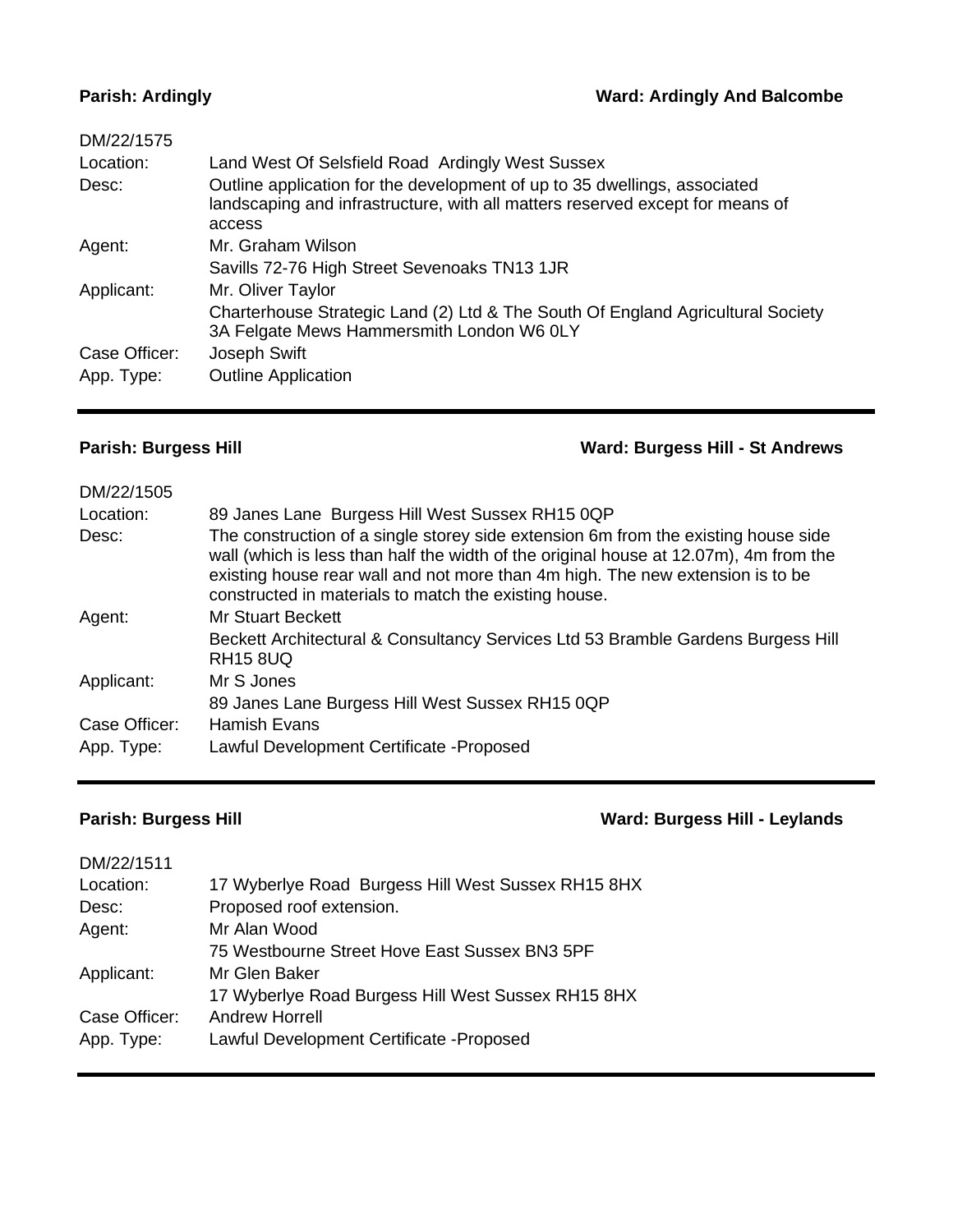# **Parish: Burgess Hill Ward: Burgess Hill - Franklands**

| DM/22/1523    |                                                                                                                                                                                        |
|---------------|----------------------------------------------------------------------------------------------------------------------------------------------------------------------------------------|
| Location:     | 15 Alexandra Road Burgess Hill West Sussex RH15 0EP                                                                                                                                    |
| Desc:         | Proposed two storey side extension incorporating replacement garage and single<br>storey rear extension. New metal gates 900mm high and 750mm high brick wall at<br>front of property. |
| Agent:        | Mrs Isobel Beattie                                                                                                                                                                     |
|               | Lightbox Architecture Limited 121 Greenbank Avenue Brighton Saltdean BN2 8QP                                                                                                           |
| Applicant:    | Mr And Mrs Ward                                                                                                                                                                        |
|               | 15 Alexandra Road Burgess Hill West Sussex RH15 0EP                                                                                                                                    |
| Case Officer: | <b>Andrew Horrell</b>                                                                                                                                                                  |
| App. Type:    | <b>Householder Application</b>                                                                                                                                                         |
|               |                                                                                                                                                                                        |

**Parish: Burgess Hill Ward: Burgess Hill - Dunstall**

| DM/22/1545    |                                                                                                                                                             |
|---------------|-------------------------------------------------------------------------------------------------------------------------------------------------------------|
| Location:     | 18 Fry Crescent Burgess Hill West Sussex RH15 8TP                                                                                                           |
| Desc:         | To extend the current boundary of the property to within 6ins of the footpath on<br>Sussex way, and erect new partial wall and fencing to a height of 2.4m. |
| Applicant:    | <b>Mr David Crowhurst</b>                                                                                                                                   |
|               | 18 Fry Crescent Burgess Hill West Sussex RH15 8TP                                                                                                           |
| Case Officer: | <b>Katherine Williams</b>                                                                                                                                   |
| App. Type:    | <b>Householder Application</b>                                                                                                                              |

# **Parish: Burgess Hill Ward: Burgess Hill - Dunstall**

| DM/22/1589    |                                                                                                                                                                     |
|---------------|---------------------------------------------------------------------------------------------------------------------------------------------------------------------|
| Location:     | Land Behind 25 And 26 Wheatsheaf Close Burgess Hill West Sussex RH15 8UT                                                                                            |
| Desc:         | T1 Oak (behind number 26)- reduce back from property by 3 metres on the<br>Southern aspect of crown. T2 Oak (behind number 25) - Reduce lowest limb by 3<br>metres. |
| Agent:        | Ms Sarah Baldwin                                                                                                                                                    |
|               | Connick Tree Care New Pond Farm Woodhatch Road Reigate RH2 7QH                                                                                                      |
| Applicant:    | <b>Baldwin</b>                                                                                                                                                      |
|               | 27 Wheatsheaf Close Burgess Hill West Sussex RH15 8UT                                                                                                               |
| Case Officer: | Irene Fletcher                                                                                                                                                      |
| App. Type:    | <b>Tree Surgery</b>                                                                                                                                                 |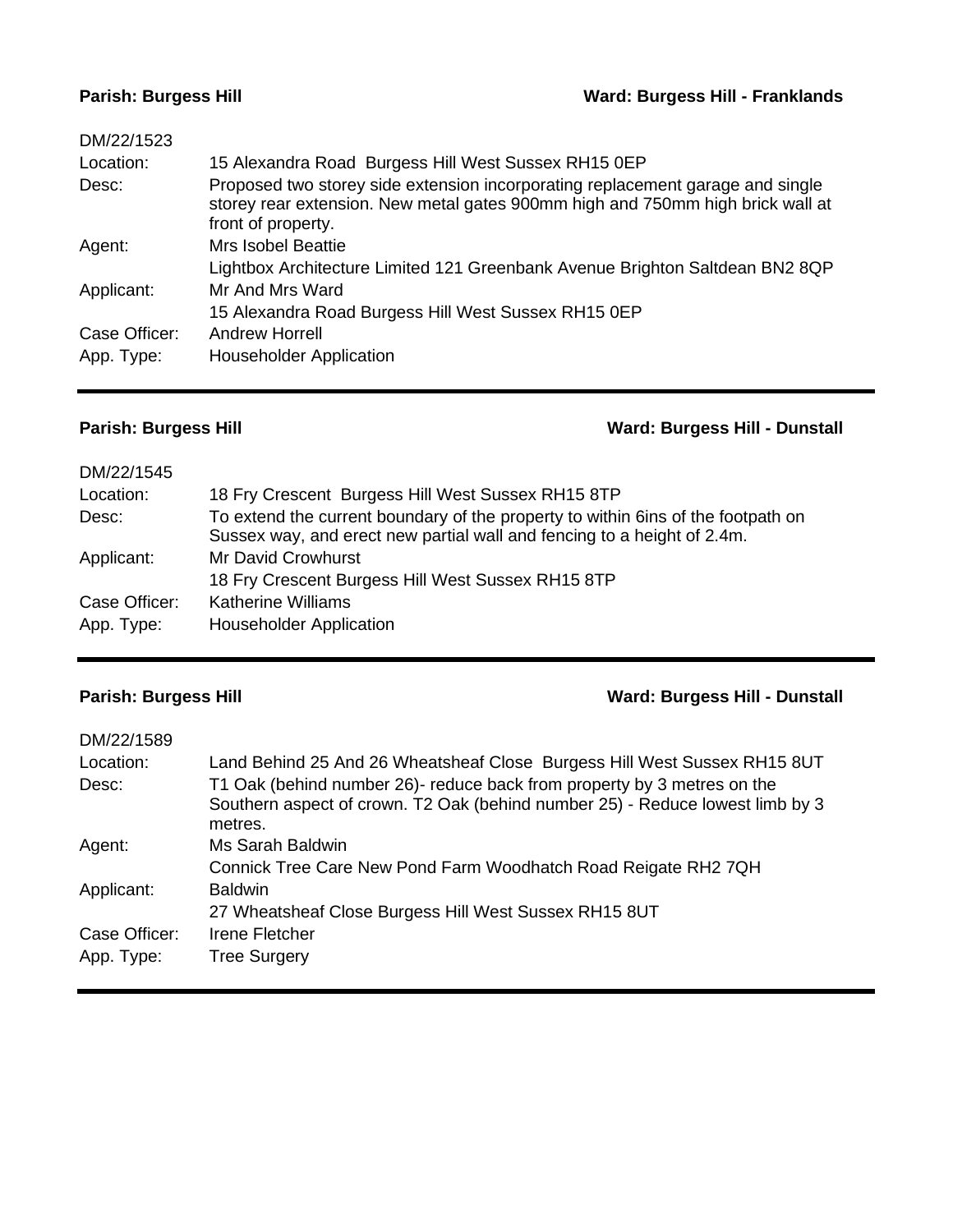# **Parish: Burgess Hill Ward: Burgess Hill - Dunstall**

| DM/22/1598    |                                                                          |
|---------------|--------------------------------------------------------------------------|
| Location:     | 1 Shelley Wood Burgess Hill West Sussex RH15 9XL                         |
| Desc:         | T1 Oak - reduce branches by up to 2.5m on house and drive side of house. |
| Applicant:    | Mr Paul Wetherfield                                                      |
|               | 1 Shelley Wood Burgess Hill West Sussex RH15 9XL                         |
| Case Officer: | Irene Fletcher                                                           |
| App. Type:    | <b>Tree Surgery</b>                                                      |
|               |                                                                          |

# **Parish: Burgess Hill Ward: Burgess Hill - Dunstall**

| DM/22/1600                  |                                                                                                                                                                                                                                    |
|-----------------------------|------------------------------------------------------------------------------------------------------------------------------------------------------------------------------------------------------------------------------------|
| Location:                   | 1 Shelley Wood Burgess Hill West Sussex RH15 9XL                                                                                                                                                                                   |
| Desc:                       | T1 Oak - Reduce crown by 3m, reduce back to previous growth points and remove<br>epicormic growth to fork. T2 Hornbeam - Reduce height by 2m, reduce back to<br>previous cut points and remove epicormic growth to a height of 3m. |
| Applicant:                  | Mr Paul Wetherfield<br>1 Shelley Wood Burgess Hill West Sussex RH15 9XL                                                                                                                                                            |
| Case Officer:<br>App. Type: | Irene Fletcher<br><b>Tree Surgery</b>                                                                                                                                                                                              |

# **Parish: Bolney Ward: Bolney**

| DM/22/1606    |                                                                                                                        |
|---------------|------------------------------------------------------------------------------------------------------------------------|
| Location:     | The Field House The Street Bolney Haywards Heath                                                                       |
| Desc:         | 1x Oak tree - Reduce height by 6-8 metres and reduce lateral spread by 4-4.5<br>metres, back to suitable growth points |
| Agent:        | Julia Blackburn                                                                                                        |
|               | KPS Contractors Ltd KPS House Ham Lane Scaynes Hill RH17 7PR                                                           |
| Applicant:    | C/O Agent                                                                                                              |
| Case Officer: | Stephen Ashdown                                                                                                        |
| App. Type:    | Trees in a Conservation Area                                                                                           |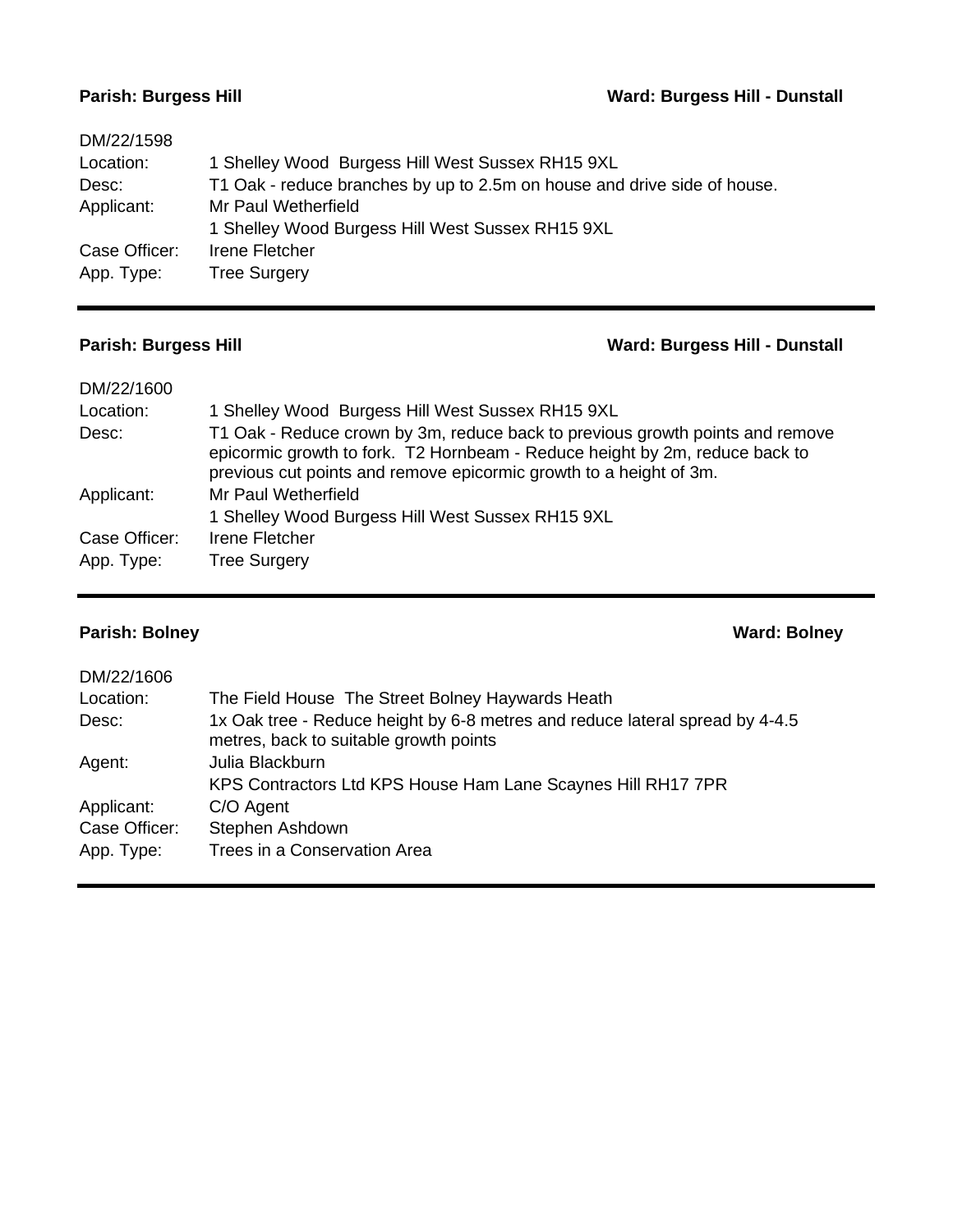### **Parish: Ansty And Staplefield <b>Ward: Cuckfield Ward: Cuckfield**

| DM/22/0954    |                                                                                                                                                            |
|---------------|------------------------------------------------------------------------------------------------------------------------------------------------------------|
| Location:     | Land At Highfields Brighton Road Warninglid West Sussex                                                                                                    |
| Desc:         | To use of land as a travellers caravan site, consisting of 2no. pitches, each<br>containing a residential mobile home, dayroom and associated development. |
| Agent:        | Dr Angus Murdoch                                                                                                                                           |
|               | Murdoch Planning Ltd P O Box 71 Ilminster Somerset TA19 0WF                                                                                                |
| Applicant:    | Mr Simon Butterfield                                                                                                                                       |
|               | C/O Agent                                                                                                                                                  |
| Case Officer: | Lesley Westphal                                                                                                                                            |
| App. Type:    | <b>Full Application</b>                                                                                                                                    |

## **Parish: Ansty And Staplefield Ward: Cuckfield Ward: Cuckfield**

| DM/22/1521    |                                                           |
|---------------|-----------------------------------------------------------|
| Location:     | Medlars Tanyard Lane Staplefield Haywards Heath           |
| Desc:         | Proposed erection of ground mounted solar PV system.      |
| Applicant:    | Mr And Mrs Fielding                                       |
|               | Rose Bank Handcross Road Staplefield West Sussex RH17 6EJ |
| Case Officer: | <b>Katherine Williams</b>                                 |
| App. Type:    | <b>Householder Application</b>                            |
|               |                                                           |

# **Parish: Ansty And Staplefield <b>Ward: Cuckfield Ward: Cuckfield**

| DM/22/1602    |                                                                                                                                                                                                                   |
|---------------|-------------------------------------------------------------------------------------------------------------------------------------------------------------------------------------------------------------------|
| Location:     | 15 Cedar Avenue Haywards Heath West Sussex RH16 4UQ                                                                                                                                                               |
| Desc:         | Blue Cedar (T1) - Reduce and reshape crown back to growth points by 2-3m from<br>top and 1.5-2m from sides Thuja (T2) - Crown raise to 3.5m and reduce back<br>overhang to Alma Copse back to growth points by 1m |
| Agent:        | Mr Josh Falconer-Taylor                                                                                                                                                                                           |
|               | JF Tree And Landscape Services 30 Manton Road Brighton BN2 4FB                                                                                                                                                    |
| Applicant:    | Subhan                                                                                                                                                                                                            |
|               | C/O Agent                                                                                                                                                                                                         |
| Case Officer: | Irene Fletcher                                                                                                                                                                                                    |
| App. Type:    | <b>Tree Surgery</b>                                                                                                                                                                                               |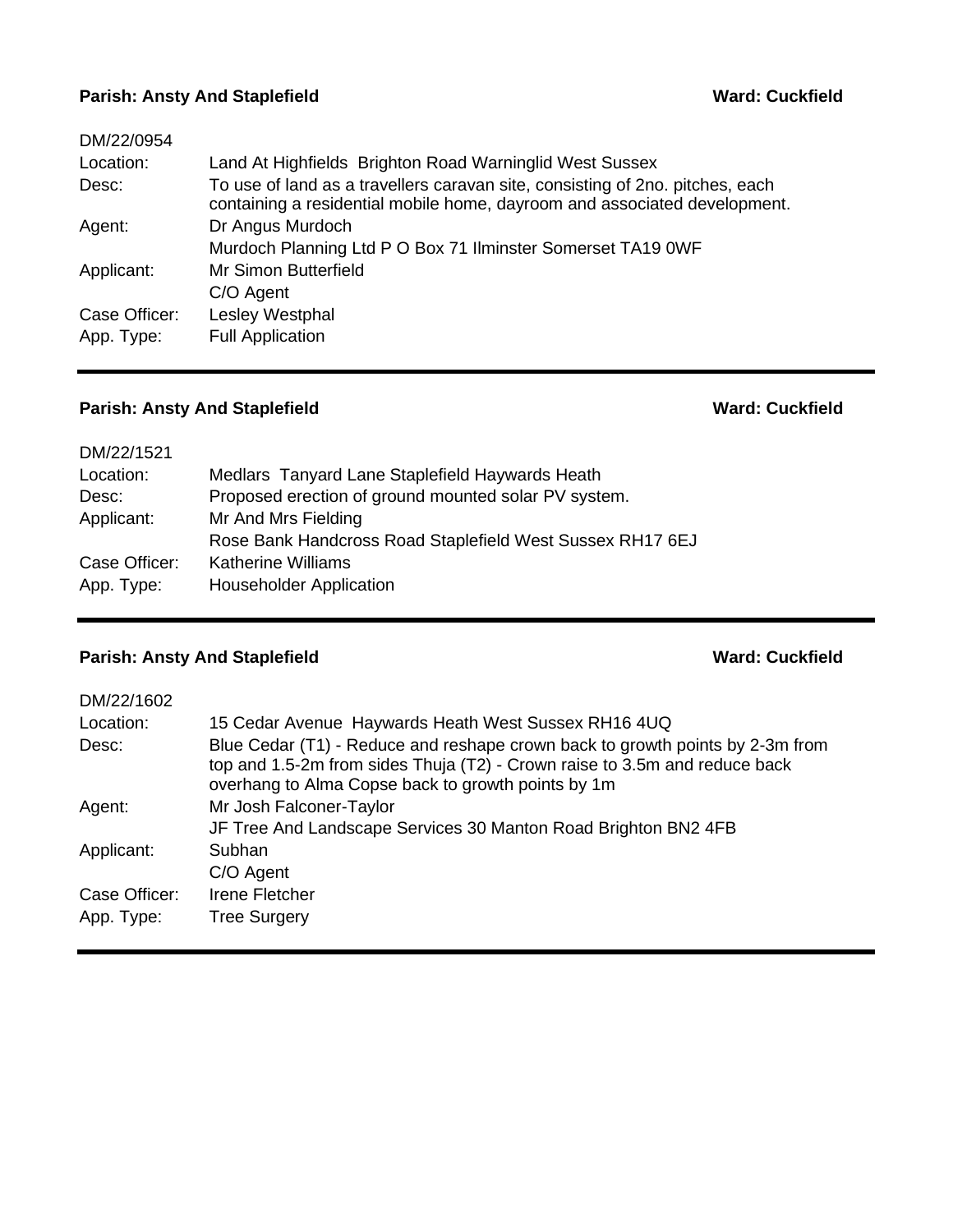## **Parish: Cuckfield Ward: Cuckfield**

| DM/22/0057    |                                                                    |
|---------------|--------------------------------------------------------------------|
| Location:     | 1 Churchyard Cottages Church Street Cuckfield Haywards Heath       |
| Desc:         | Replacement of existing dilapidated garden shed with new.          |
| Agent:        | Ms Penelope Meadmore                                               |
|               | 2 Mill Cottages Mill Lane Heighington Lincoln LN4 1RQ              |
| Applicant:    | <b>Mr Matthew Frankland</b>                                        |
|               | 1 Churchyard Cottages Church Street Cuckfield West Sussex RH17 5JZ |
| Case Officer: | <b>Katherine Williams</b>                                          |
| App. Type:    | <b>Householder Application</b>                                     |
|               |                                                                    |

### **Parish: Cuckfield Ward: Cuckfield**

| DM/22/1449    |                                                                                                                 |
|---------------|-----------------------------------------------------------------------------------------------------------------|
| Location:     | 2 Ockenden Lane Cuckfield Haywards Heath West Sussex                                                            |
| Desc:         | Replace casement window situated on the top floor facing the street with white<br>flush timber casement window. |
| Applicant:    | Mrs Annastacia Leythorne Dean                                                                                   |
|               | 2 Ockenden Lane Cuckfield Haywards Heath West Sussex RH17 5LD                                                   |
| Case Officer: | <b>Caroline Grist</b>                                                                                           |
| App. Type:    | <b>Householder Application</b>                                                                                  |
|               |                                                                                                                 |

# **Parish: East Grinstead Ward: Ashurst Wood**

| DM/22/0694    |                                                                       |
|---------------|-----------------------------------------------------------------------|
| Location:     | Upper Flat Southbourne Lewes Road East Grinstead                      |
| Desc:         | Single-storey ground floor rear extension                             |
| Applicant:    | Mr Borja Santander                                                    |
|               | Upper Flat Southbourne Lewes Road East Grinstead West Sussex RH19 3UD |
| Case Officer: | <b>Andrew Horrell</b>                                                 |
| App. Type:    | <b>Householder Application</b>                                        |
|               |                                                                       |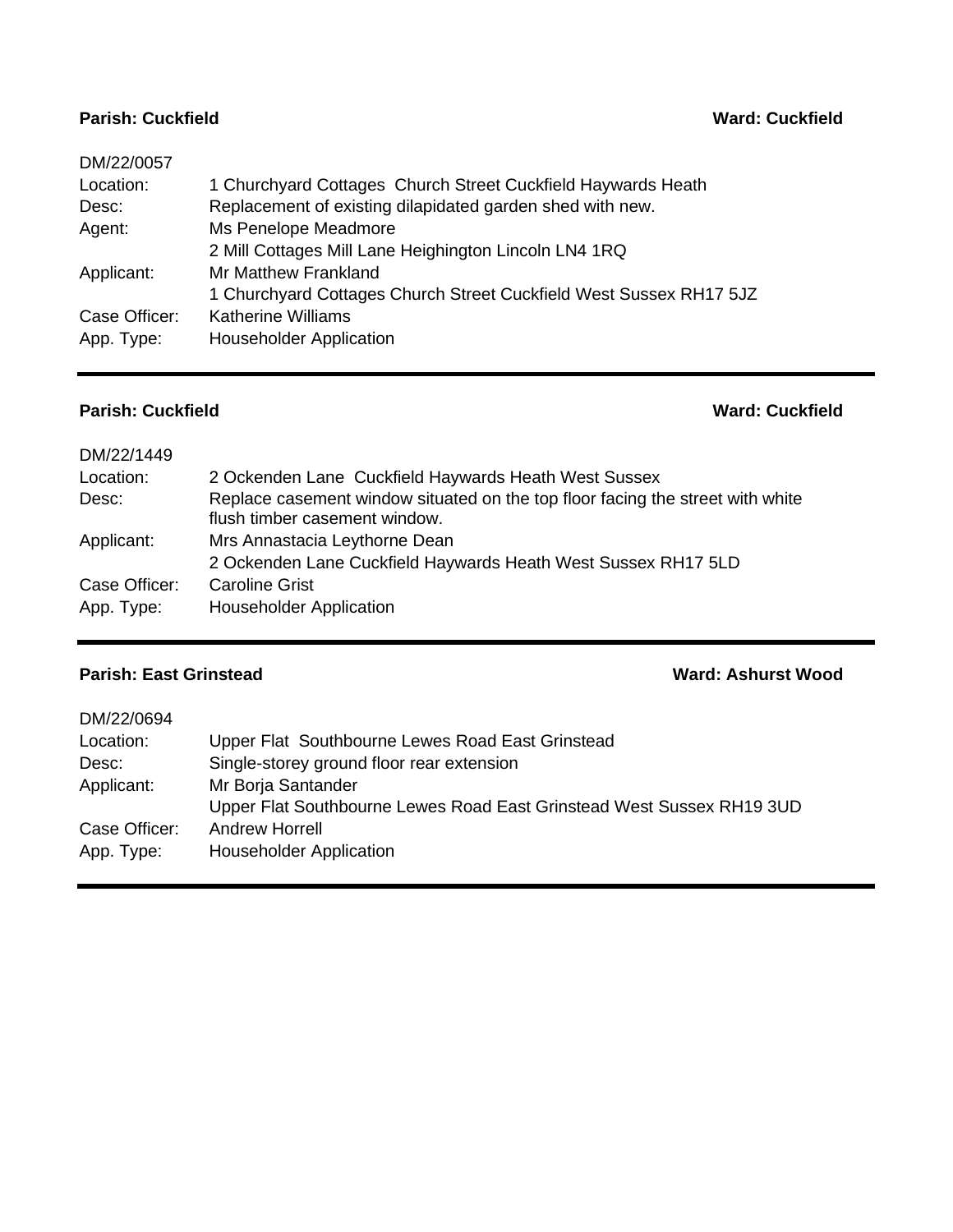| DM/22/1418    |                                                             |
|---------------|-------------------------------------------------------------|
| Location:     | The Bungalow Sandy Lane East Grinstead West Sussex          |
| Desc:         | Single storey front and side extensions                     |
| Agent:        | <b>Mr Mike Bliss</b>                                        |
|               | 3 High Street East Grinstead RH19 3AF                       |
| Applicant:    | Mr And Mrs Ledger                                           |
|               | The Bungalow Sandy Lane East Grinstead West Sussex RH19 3LP |
| Case Officer: | Hamish Evans                                                |
| App. Type:    | <b>Householder Application</b>                              |
|               |                                                             |

# **Parish: East Grinstead Ward: East Grinstead - Imberhorne**

| DM/22/1423    |                                                               |
|---------------|---------------------------------------------------------------|
| Location:     | 32 Fairlawn Drive East Grinstead West Sussex RH19 1NP         |
| Desc:         | Proposed first floor side extension                           |
| Agent:        | Mr Mark Pelling                                               |
|               | AAS Ltd 3 The Moorings Standen Close Felbridge RH19 2TD       |
| Applicant:    | Mr Mark Pelling                                               |
|               | AAS Ltd 32 Fairlawn Drive East Grinstead West Sussex RH19 1NP |
| Case Officer: | <b>Katherine Williams</b>                                     |
| App. Type:    | <b>Householder Application</b>                                |
|               |                                                               |

# **Parish: East Grinstead Ward: East Grinstead - Herontye**

| DM/22/1530    |                                                                                                            |
|---------------|------------------------------------------------------------------------------------------------------------|
| Location:     | Havod Medway Drive East Grinstead West Sussex                                                              |
| Desc:         | Retrospective approval for construction of a domestic store and studio to replace a<br>timber framed store |
| Agent:        | Mr Mike Hill                                                                                               |
|               | Mike Hill Architectural Services Ltd Croom Cottage London Road East Hoathly<br>Lewes BN8 6EL               |
| Applicant:    | Ms Flor Vogel                                                                                              |
|               | Croom Cottage 6 De La Ware Road East Grinstead RH19 3BN                                                    |
| Case Officer: | Lesley Westphal                                                                                            |
| App. Type:    | <b>Householder Application</b>                                                                             |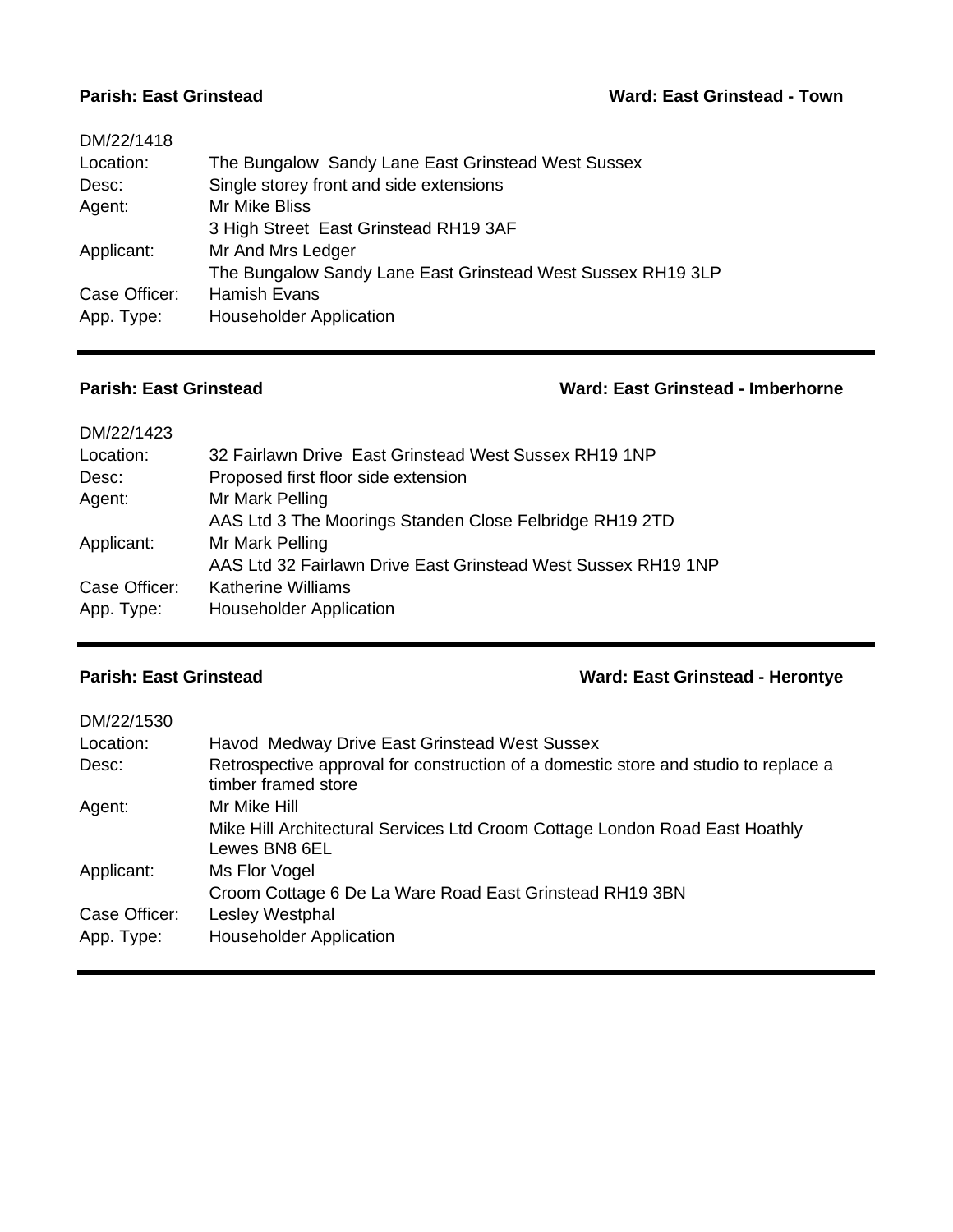| DM/22/1532    |                                                                                                                                                                                      |
|---------------|--------------------------------------------------------------------------------------------------------------------------------------------------------------------------------------|
| Location:     | Land At Junction Of Blackwell Farm Road And Holtye Road East Grinstead West<br>Sussex                                                                                                |
| Desc:         | Variation of condition 13 relating to planning reference DM/20/1333, in order to<br>reduce the visibility splay as to not interfere with further trees along Blackwell Farm<br>Road. |
| Agent:        | Mr Nathaniel King Smith                                                                                                                                                              |
|               | MH Architects Limited Bicentennial Building Southern Gate Chichester PO19 8EZ                                                                                                        |
| Applicant:    | Mr Chris Monk                                                                                                                                                                        |
|               | W Stirland Limited Redmoor Estate Birdham Chichester PO20 7HT                                                                                                                        |
| Case Officer: | Joanne Fisher                                                                                                                                                                        |
| App. Type:    | Removal/Variation of Condition                                                                                                                                                       |

**Parish: East Grinstead Ward: East Grinstead - Town**

| 20 The Old Convent East Grinstead West Sussex RH19 3RS                                           |
|--------------------------------------------------------------------------------------------------|
| Internal alterations and construction of two projecting oriel bay windows to front<br>elevation. |
| Mr Carl Morris                                                                                   |
| Contruct Architecture 201-203 London Road East Grinstead RH19 1HA                                |
| Dr Nurullaeva                                                                                    |
| 20 The Old Convent East Grinstead West Sussex RH19 3RS                                           |
| Deborah Lynn                                                                                     |
| <b>Householder Application</b>                                                                   |
|                                                                                                  |

### **Parish: East Grinstead Ward: East Grinstead - Town**

| DM/22/1534    |                                                                                                  |
|---------------|--------------------------------------------------------------------------------------------------|
| Location:     | 20 The Old Convent East Grinstead West Sussex RH19 3RS                                           |
| Desc:         | Internal alterations and construction of two projecting oriel bay windows to front<br>elevation. |
| Agent:        | Mr Carl Morris                                                                                   |
|               | Contruct Architecture 201-203 London Road East Grinstead RH19 1HA                                |
| Applicant:    | Dr Nurullaeva                                                                                    |
|               | 20 The Old Convent East Grinstead West Sussex RH19 3RS                                           |
| Case Officer: | Deborah Lynn                                                                                     |
| App. Type:    | <b>Listed Building Consent</b>                                                                   |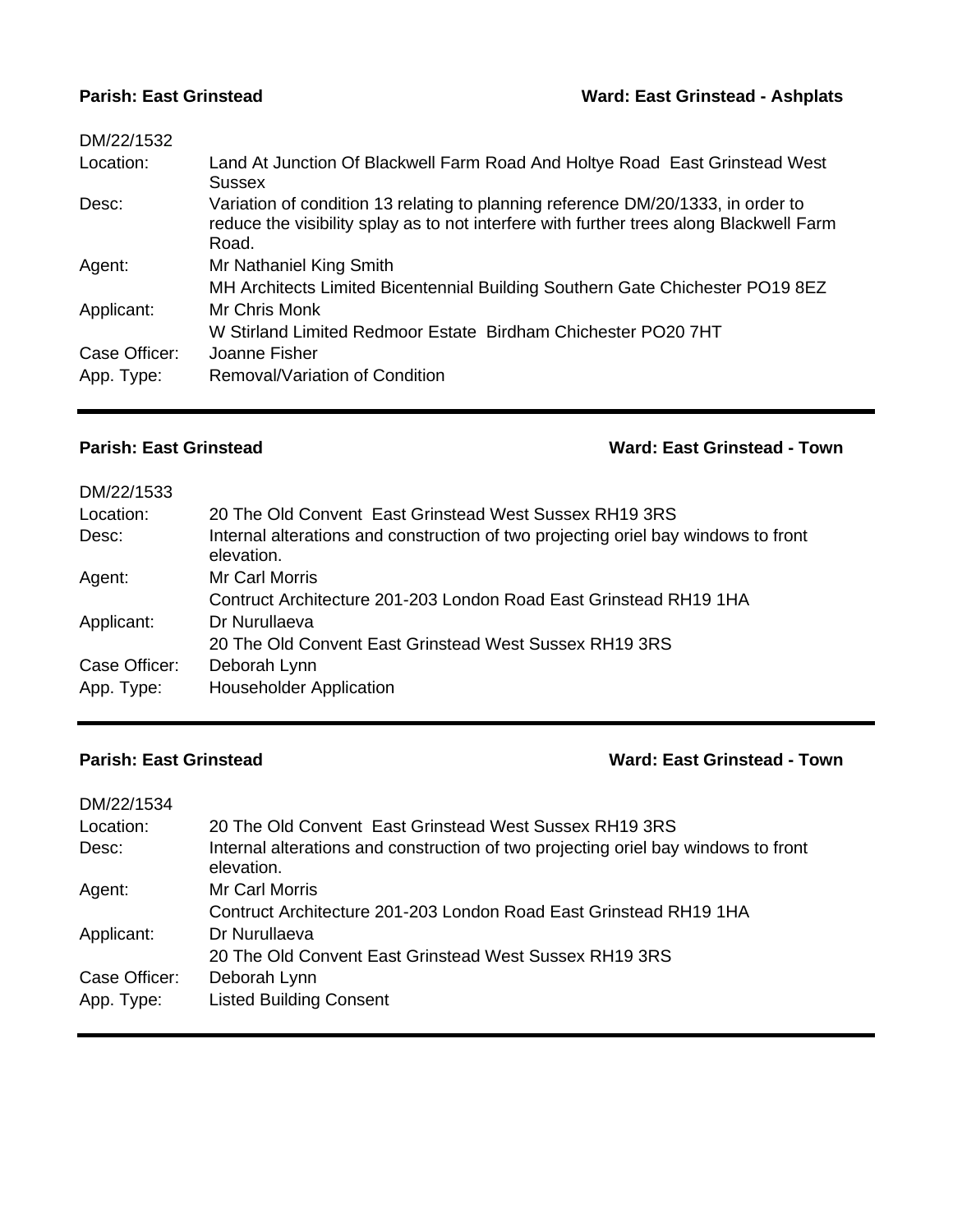| DM/22/1549    |                                                         |
|---------------|---------------------------------------------------------|
| Location:     | 17 Garden Wood Road East Grinstead West Sussex RH19 1NN |
| Desc:         | Proposed single storey rear extension                   |
| Agent:        | A Reakes                                                |
|               | 27 Fairlawn Crescent East Grinstead RH19 1NX            |
| Applicant:    | Mr And Mrs C Howard                                     |
|               | 17 Garden Wood Road East Grinstead West Sussex RH19 1NN |
| Case Officer: | Katherine Williams                                      |
| App. Type:    | <b>Householder Application</b>                          |
|               |                                                         |

### **Parish: East Grinstead Ward: East Grinstead - Imberhorne**

| DM/22/1550    |                                                                                                                                                                                                                                                                                                                      |
|---------------|----------------------------------------------------------------------------------------------------------------------------------------------------------------------------------------------------------------------------------------------------------------------------------------------------------------------|
| Location:     | 42 Crossways Avenue East Grinstead West Sussex RH19 1HZ                                                                                                                                                                                                                                                              |
| Desc:         | Demolition of conservatory and erection of rear ground floor extension with part first<br>floor roof extension with dormer above. Erection of front porch. Replace existing flat<br>roof dormer with hipped tiled roof. Additional windows to the west elevation and<br>alteration to windows on the east elevation. |
| Agent:        | Mr Mark Jackson                                                                                                                                                                                                                                                                                                      |
|               | MAJ Architects Andreas Mill Lane Felbridge RH19 2PE                                                                                                                                                                                                                                                                  |
| Applicant:    | Mr And Mrs Gordon Poole                                                                                                                                                                                                                                                                                              |
|               | 42 Crossways Avenue East Grinstead West Sussex RH19 1HZ                                                                                                                                                                                                                                                              |
| Case Officer: | Deborah Lynn                                                                                                                                                                                                                                                                                                         |
| App. Type:    | <b>Householder Application</b>                                                                                                                                                                                                                                                                                       |

# **Parish: East Grinstead Ward: East Grinstead - Imberhorne**

| DM/22/1568    |                                                         |
|---------------|---------------------------------------------------------|
| Location:     | 21 Crossways Avenue East Grinstead West Sussex RH19 1JF |
| Desc:         | Single Storey Rear Extension                            |
| Agent:        | A Reakes                                                |
|               | 27 Fairlawn Crescent East Grinstead RH19 1NX            |
| Applicant:    | Mr. And Mrs. Salthouse                                  |
|               | 21 Crossways Avenue East Grinstead West Sussex RH19 1JF |
| Case Officer: | Andrew Horrell                                          |
| App. Type:    | Lawful Development Certificate - Proposed               |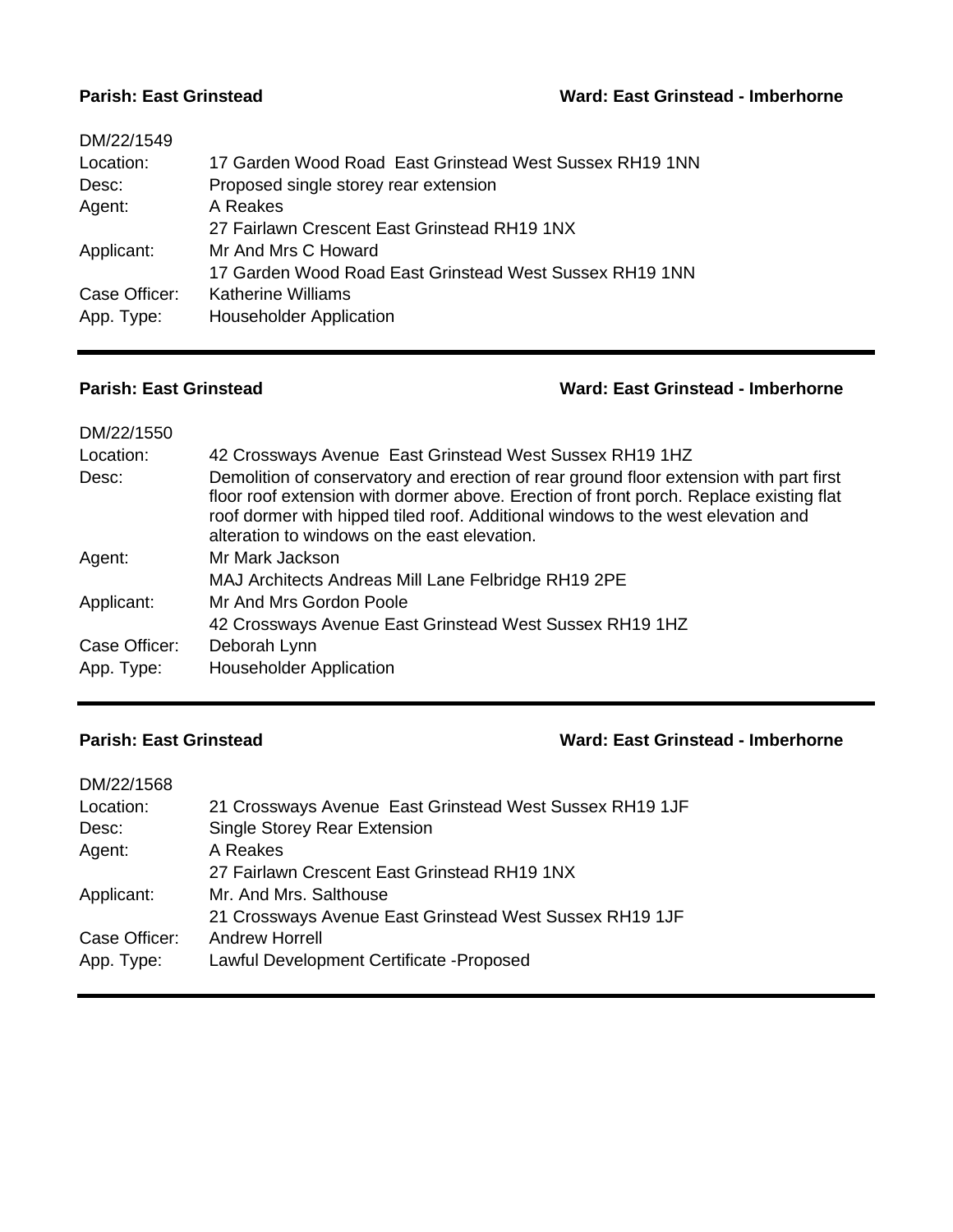| DM/22/1576    |                                                                                                                                        |
|---------------|----------------------------------------------------------------------------------------------------------------------------------------|
| Location:     | KFC 66 London Road East Grinstead West Sussex                                                                                          |
| Desc:         | 1no internally illuminated fascia sign, 1no internally illuminated Colonels logo box<br>and 1no internally illuminated projecting sign |
| Agent:        | Mrs Natalie Ford                                                                                                                       |
|               | Willows 1 Mill Farm Courtyard Beachampton MK19 6DS                                                                                     |
| Applicant:    | Woosaah Chicken Company Ltd                                                                                                            |
|               | 66 London Road East Grinstead West Sussex RH19 1AB                                                                                     |
| Case Officer: | <b>Caroline Grist</b>                                                                                                                  |
| App. Type:    | <b>Advertisement Application</b>                                                                                                       |

### **Parish: Hassocks Ward: Hassocks**

| DM/22/0840    |                                                                                                           |
|---------------|-----------------------------------------------------------------------------------------------------------|
| Location:     | Clayton Wickham View Belmont Lane Hurstpierpoint Hassocks                                                 |
| Desc:         | Proposed rear extension to existing garage at first floor level to provide a study and<br>ancillary area. |
| Agent:        | Mrs Andrea Quinteiro                                                                                      |
|               | Gould Baxter 2 -3 Lucastes Mews Paddockhall Road Haywards Heath RH16 1HE                                  |
| Applicant:    | Mr And Mrs Fairfax                                                                                        |
|               | Clayton Wickham Farm Belmont Lane Hurstpierpoint BN6 9EP                                                  |
| Case Officer: | Deborah Lynn                                                                                              |
| App. Type:    | <b>Householder Application</b>                                                                            |

### **Parish: Hassocks Ward: Hassocks**

| DM/22/1515    |                                                                                                                 |
|---------------|-----------------------------------------------------------------------------------------------------------------|
| Location:     | 8 The Crescent Hassocks West Sussex BN6 8RB                                                                     |
| Desc:         | 2x Macrocarpa (T1 and T2) - To be felled 1x Holly (T3) - To be felled 2x Sycamore<br>(T4 and T5) - to be felled |
| Agent:        | Mr. James Mackie                                                                                                |
|               | Mackie Tree Care Taintfield Barn Picts Lane Cowfold Horsham Sussex RH13 8AN                                     |
| Applicant:    | Angela Cross                                                                                                    |
|               | 8 The Crescent Hassocks West Sussex BN6 8RB                                                                     |
| Case Officer: | Stephen Ashdown                                                                                                 |
| App. Type:    | Trees in a Conservation Area                                                                                    |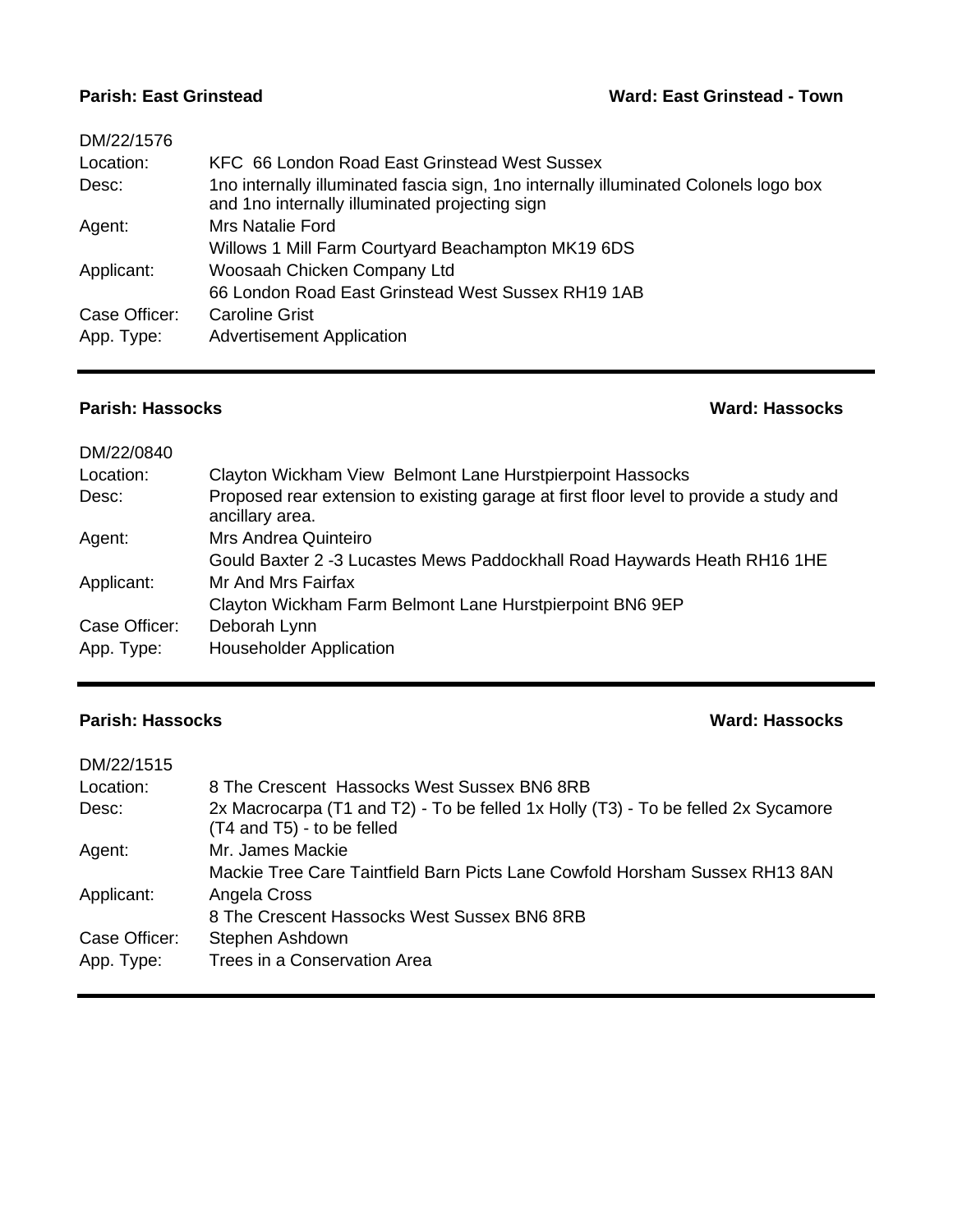| DM/22/0682    |                                                                         |
|---------------|-------------------------------------------------------------------------|
| Location:     | Chelsea House 8 - 14 The Broadway Haywards Heath West Sussex            |
| Desc:         | Construction of a 4th floor above existing to provide 4 new flats       |
| Agent:        | Ms Siani Penfold                                                        |
|               | RDJW Architects Ltd Gleneagles Court 12 Brighton Road Crawley RH10 6AD  |
| Applicant:    | Whitehall Industrial Ltd                                                |
|               | First Floor Bodiam House Amberley Court Whitworth Road Crawley RH11 7XL |
| Case Officer: | <b>Caroline Grist</b>                                                   |
| App. Type:    | Prior. Not. dwelling on terrace Class AB                                |
|               |                                                                         |

# **Parish: Haywards Heath Ward: Haywards Heath - Lucastes**

| DM/22/1411    |                                                                                                           |
|---------------|-----------------------------------------------------------------------------------------------------------|
| Location:     | 11 Lucastes Lane Haywards Heath West Sussex RH16 1LB                                                      |
| Desc:         | New single-storey rear extensions, new porch, alterations to detached garage and<br>internal alterations. |
| Agent:        | Ms Joanna Saady                                                                                           |
|               | Ecotecture Ecological Design Limited 31 Sussex Road Haywards Heath RH16 4DZ                               |
| Applicant:    | Mr And Mrs J Bilbruck                                                                                     |
|               | 11 Lucastes Lane Haywards Heath West Sussex RH16 1LB                                                      |
| Case Officer: | <b>Katherine Williams</b>                                                                                 |
| App. Type:    | <b>Householder Application</b>                                                                            |

## **Parish: Haywards Heath Ward: Haywards Heath - Heath**

| DM/22/1455    |                                                                                             |
|---------------|---------------------------------------------------------------------------------------------|
| Location:     | Ferndown 1 Gander Green Haywards Heath West Sussex                                          |
| Desc:         | Retrospective 2-metre wooden closed board fence adjacent to highway with<br>matching gates. |
| Applicant:    | Alexandra Mellor-Dai                                                                        |
|               | 1 Gander Green Haywards Heath West Sussex RH16 1RB                                          |
| Case Officer: | Lesley Westphal                                                                             |
| App. Type:    | <b>Householder Application</b>                                                              |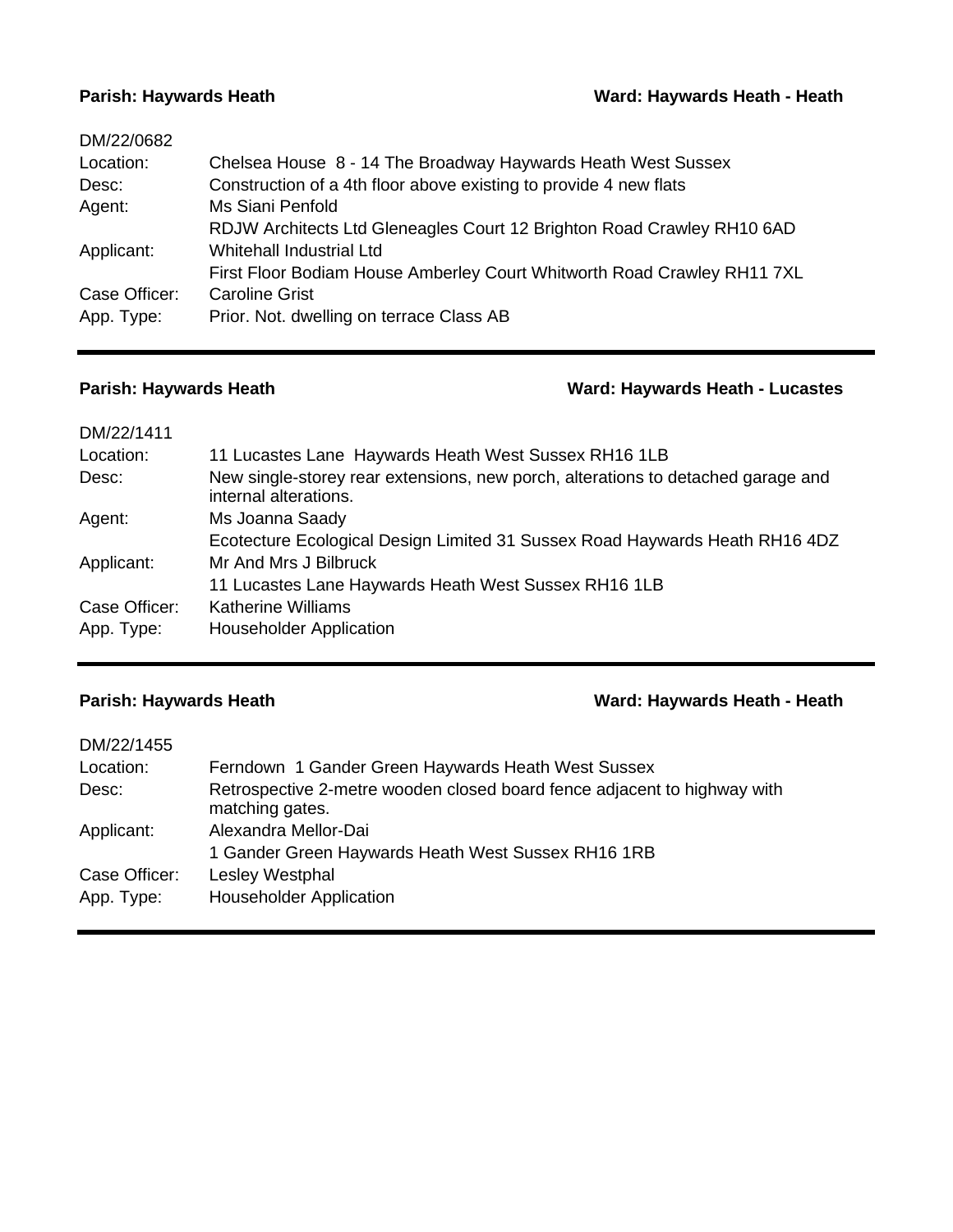| DM/22/1462    |                                                                                                                                                                                                                                                                                                                                                                         |
|---------------|-------------------------------------------------------------------------------------------------------------------------------------------------------------------------------------------------------------------------------------------------------------------------------------------------------------------------------------------------------------------------|
| Location:     | 43 The Broadway Haywards Heath West Sussex RH16 3AS                                                                                                                                                                                                                                                                                                                     |
| Desc:         | Change of use from a Sui generis to offices on the ground floor and C3 (residential)<br>on upper floors to allow for 4 1-bed flats; four-storey extension in place of the<br>redundant single-storey building to the rear and over the existing three-storey front<br>building, together with upper floor terrace, and associated internal and external<br>alterations. |
| Agent:        | Ms Katherine Andrews                                                                                                                                                                                                                                                                                                                                                    |
|               | KLA Architects Ltd The Studio 57 Penland Road Haywards Heath RH16 1PJ                                                                                                                                                                                                                                                                                                   |
| Applicant:    | Anomolous Properties                                                                                                                                                                                                                                                                                                                                                    |
|               | 43 The Broadway Haywards Heath West Sussex RH16 3AS                                                                                                                                                                                                                                                                                                                     |
| Case Officer: | Joseph Swift                                                                                                                                                                                                                                                                                                                                                            |
| App. Type:    | <b>Full Application</b>                                                                                                                                                                                                                                                                                                                                                 |

## **Parish: Haywards Heath Ward: Haywards Heath - Heath**

| DM/22/1477    |                                                       |
|---------------|-------------------------------------------------------|
| Location:     | 1 The Cedars Haywards Heath West Sussex RH16 1UR      |
| Desc:         | 1x oak tree to remove overhanging branches over roof. |
| Applicant:    | Mrs Alexandra Stenner                                 |
|               | 1 The Cedars Haywards Heath West Sussex RH16 1UR      |
| Case Officer: | Irene Fletcher                                        |
| App. Type:    | <b>Tree Surgery</b>                                   |
|               |                                                       |

# **Parish: Haywards Heath Ward: Haywards Heath - Heath**

| DM/22/1528    |                                                                                                                                          |
|---------------|------------------------------------------------------------------------------------------------------------------------------------------|
| Location:     | 24 Church Avenue Haywards Heath West Sussex RH16 1ED                                                                                     |
| Desc:         | Installation of 2m high closeboard fence along 25m (rear garden section only) of<br>property boundary along Queens Road, Haywards Heath. |
| Agent:        | <b>Mrs Heather Martin</b>                                                                                                                |
|               | A Light Touch Landscape And Garden Design Ltd The Studio 3 Berkeley Row<br>Lewes BN7 1EU                                                 |
| Applicant:    | <b>Lesley And Peter Parr</b>                                                                                                             |
|               | 24 Church Avenue Haywards Heath West Sussex RH16 1ED                                                                                     |
| Case Officer: | <b>Tersia Venter</b>                                                                                                                     |
| App. Type:    | <b>Householder Application</b>                                                                                                           |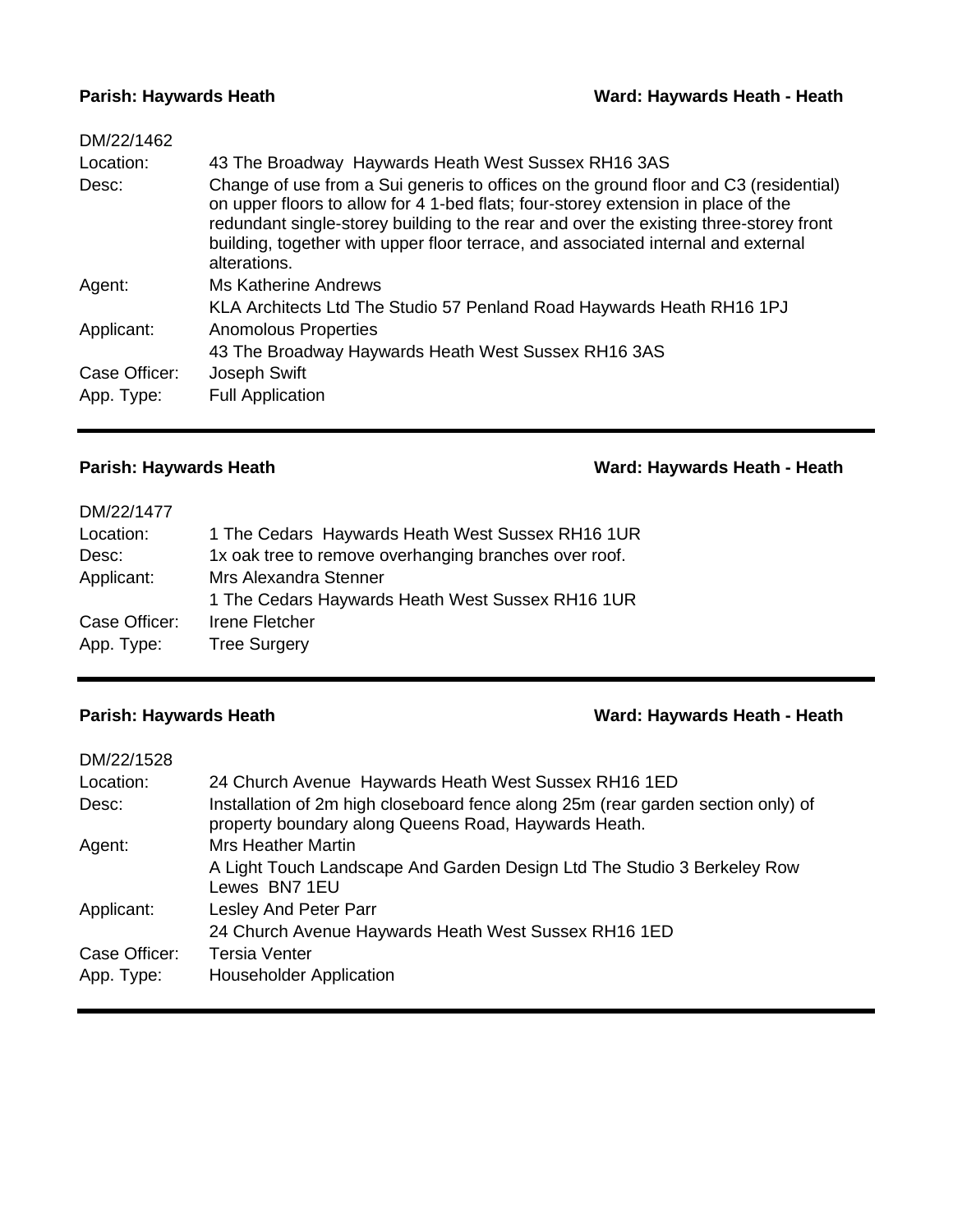### **Parish: Haywards Heath Ward: Haywards Heath - Ashenground**

| DM/22/1529    |                                                       |
|---------------|-------------------------------------------------------|
| Location:     | 48 Franklynn Road Haywards Heath West Sussex RH16 4DH |
| Desc:         | Proposed dropped kerb                                 |
| Applicant:    | Mr Matthew Ashdown                                    |
|               | 48 Franklynn Road Haywards Heath West Sussex RH16 4DH |
| Case Officer: | Lesley Westphal                                       |
| App. Type:    | <b>Householder Application</b>                        |
|               |                                                       |

### **Parish: Haywards Heath Ward: Haywards Heath - Franklands**

| DM/22/1559    |                                                                                                                                                                                                                                                                                                                                                                                                                           |
|---------------|---------------------------------------------------------------------------------------------------------------------------------------------------------------------------------------------------------------------------------------------------------------------------------------------------------------------------------------------------------------------------------------------------------------------------|
| Location:     | Pennington House Franklands Village Haywards Heath West Sussex                                                                                                                                                                                                                                                                                                                                                            |
| Desc:         | T5 - Hornbeam - Fell as close to ground level as possible. This work is required as<br>there is extensive stem decay and fungal fruiting bodies present. T7 - English Oak -<br>Remove major deadwood. This work is required as there is major deadwood in the<br>tree's crown. T11 - Wild Cherry - Crown lift to 5 metres over highway only. This<br>work is required as there are low hanging branches over the highway. |
| Agent:        | Mr Lewis Hanson                                                                                                                                                                                                                                                                                                                                                                                                           |
|               | <b>Idverde Moorhurst Lane Dorking RH54LJ</b>                                                                                                                                                                                                                                                                                                                                                                              |
| Applicant:    | Hanson                                                                                                                                                                                                                                                                                                                                                                                                                    |
|               | Southern Housing Group Pennington House Franklands Village Haywards Heath<br><b>West Sussex</b>                                                                                                                                                                                                                                                                                                                           |
| Case Officer: | Stephen Ashdown                                                                                                                                                                                                                                                                                                                                                                                                           |
| App. Type:    | Trees in a Conservation Area                                                                                                                                                                                                                                                                                                                                                                                              |

## **Parish: Haywards Heath Ward: Haywards Heath - Franklands**

| DM/22/1560    |                                                            |
|---------------|------------------------------------------------------------|
| Location:     | Westwick 45 Lewes Road Haywards Heath West Sussex          |
| Desc:         | 1 x Ash - Remove as suffering from Ash dieback.            |
| Applicant:    | <b>Mrs Lucie Baker</b>                                     |
|               | Westwick 45 Lewes Road Haywards Heath West Sussex RH17 7SY |
| Case Officer: | Stephen Ashdown                                            |
| App. Type:    | Trees in a Conservation Area                               |
|               |                                                            |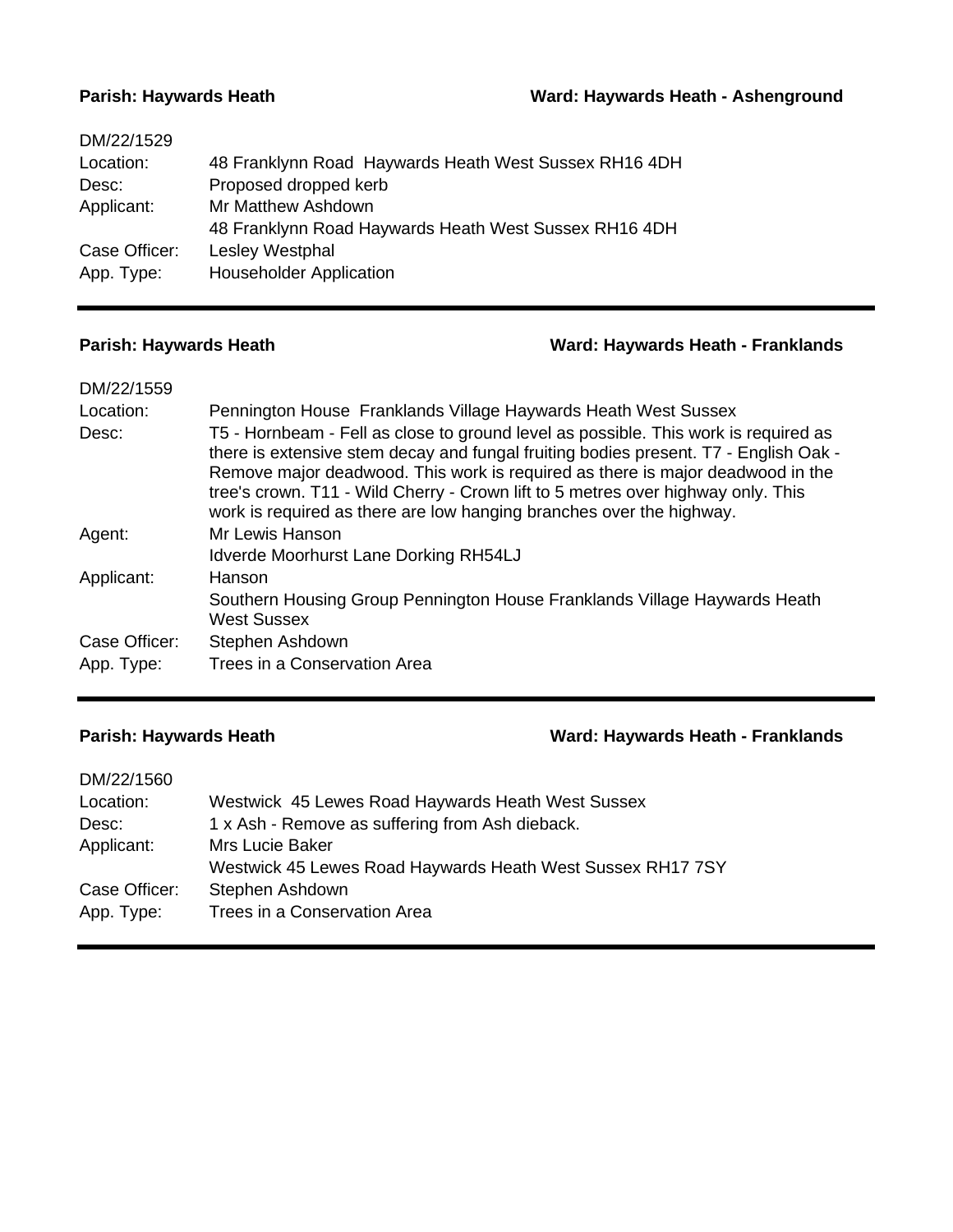### **Parish: Haywards Heath Ward: Haywards Heath - Franklands**

| DM/22/1561    |                                                                                                                                                                 |
|---------------|-----------------------------------------------------------------------------------------------------------------------------------------------------------------|
| Location:     | Hurstwood Place Hurstwood Lane Haywards Heath West Sussex                                                                                                       |
| Desc:         | Single storey extension, detached single storey hydrotherapy poolhouse, detached<br>shed and associated hard & soft landscaping for accessibility enhancements. |
| Agent:        | Mr. Russell McCourty                                                                                                                                            |
|               | Folkes Architects The Old Forge 6 Church Street Storrington RH20 4LA                                                                                            |
| Applicant:    | William And Belinda Marsh                                                                                                                                       |
|               | Hurstwood Place Hurstwood Lane Haywards Heath West Sussex RH17 7QY                                                                                              |
| Case Officer: | <b>Andrew Horrell</b>                                                                                                                                           |
| App. Type:    | <b>Householder Application</b>                                                                                                                                  |
|               |                                                                                                                                                                 |

# **Parish: Haywards Heath Ward: Haywards Heath - Lucastes**

| DM/22/1562    |                                                                                                                                                                                                                                                                                                       |
|---------------|-------------------------------------------------------------------------------------------------------------------------------------------------------------------------------------------------------------------------------------------------------------------------------------------------------|
| Location:     | 30 Quarry Hill Haywards Heath West Sussex RH16 1NQ                                                                                                                                                                                                                                                    |
| Desc:         | Two storey rear extension with new dormer. Remove existing clay tiles and replace<br>with a rendered finish to match the proposed extension, two rooflights: one to the<br>proposed dormer and one to the proposed rear roof pitch. Associated alterations to<br>front elevation, garage and parking. |
| Agent:        | Ms. Pereen D'Avoine                                                                                                                                                                                                                                                                                   |
|               | Russian For Fish 14 The Stable 16 Pixley Street London E14 7DF                                                                                                                                                                                                                                        |
| Applicant:    | Mr. Tom Malcolm                                                                                                                                                                                                                                                                                       |
|               | 30 Quarry Hill Haywards Heath West Sussex RH16 1NQ                                                                                                                                                                                                                                                    |
| Case Officer: | Anna Tidey                                                                                                                                                                                                                                                                                            |
| App. Type:    | <b>Householder Application</b>                                                                                                                                                                                                                                                                        |

# **Parish: Haywards Heath Ward: Haywards Heath - Lucastes**

| DM/22/1563    |                                                                           |
|---------------|---------------------------------------------------------------------------|
| Location:     | 65 Blunts Wood Road Haywards Heath West Sussex RH16 1ND                   |
| Desc:         | Ground floor rear extension to relocate kitchen.                          |
| Agent:        | Mr. D Jenkins                                                             |
|               | David Jenkins Design Ltd The Architect's Office Gower Road Haywards Heath |
|               | RH <sub>16</sub> 4PL                                                      |
| Applicant:    | Ms. J Broome-Smith & Mr. I Squire                                         |
|               | 65 Blunts Wood Road Haywards Heath West Sussex RH16 1ND                   |
| Case Officer: | <b>Tersia Venter</b>                                                      |
| App. Type:    | <b>Householder Application</b>                                            |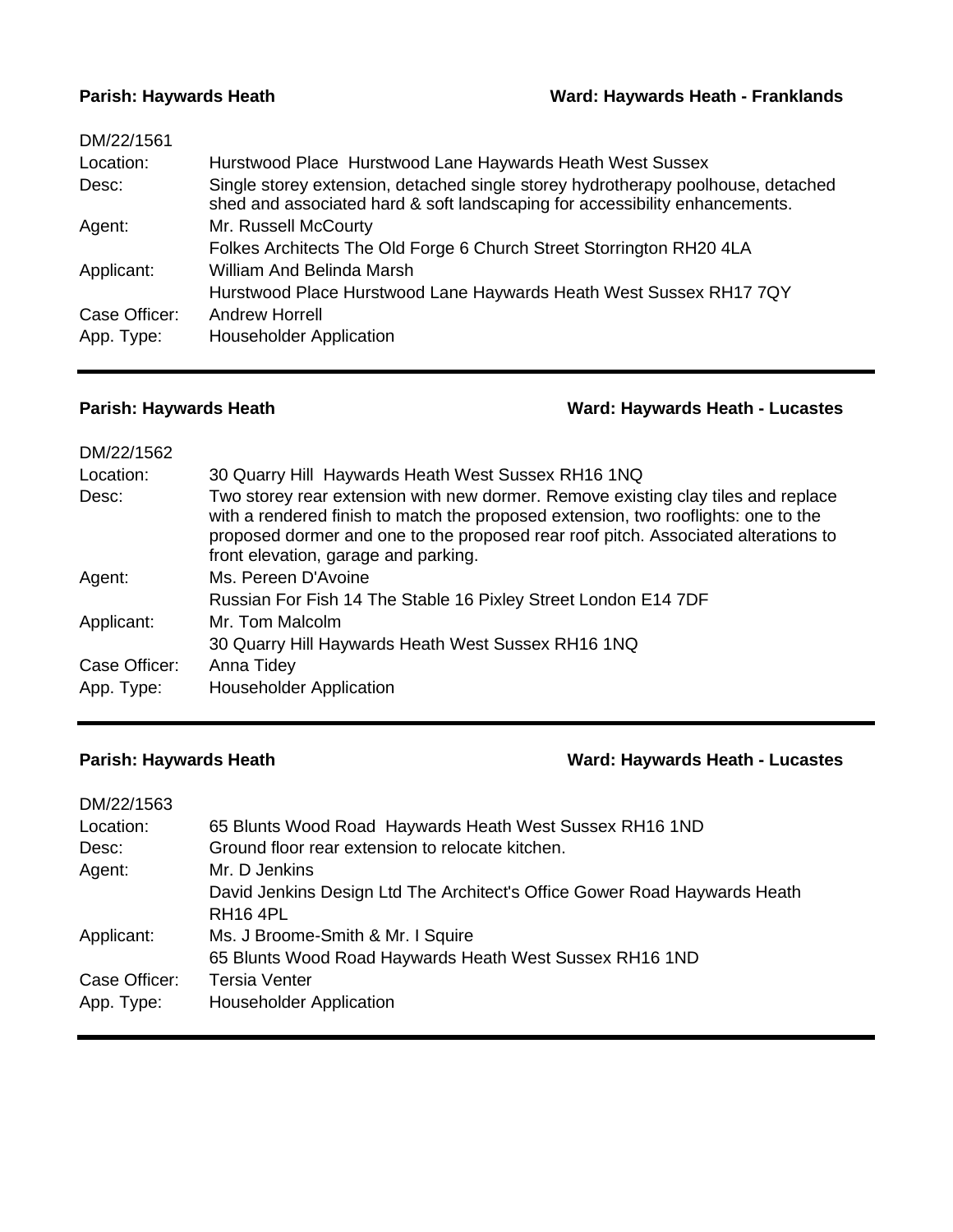| DM/22/1564    |                                                                  |
|---------------|------------------------------------------------------------------|
| Location:     | 9 George Avenue Haywards Heath West Sussex RH17 7BZ              |
| Desc:         | Loft conversion                                                  |
| Agent:        | Mr. Simon Burrows                                                |
|               | Si-tec Plans Ltd The Lodge Bramshill Road Eversley Hook RG27 0PT |
| Applicant:    | Mr And Mrs March                                                 |
|               | 9 George Avenue Haywards Heath West Sussex RH17 7BZ              |
| Case Officer: | Lesley Westphal                                                  |
| App. Type:    | Lawful Development Certificate - Proposed                        |
|               |                                                                  |

# **Parish: Haywards Heath Ward: Haywards Heath - Franklands**

| DM/22/1583    |                                                                                       |
|---------------|---------------------------------------------------------------------------------------|
| Location:     | The Vicarage Franklands Village Haywards Heath West Sussex                            |
| Desc:         | T1, T2 & T3 - 3 No. Lawson Cypress - reduce upper crowns by approximately 5<br>metres |
| Agent:        | Mr Richard Green                                                                      |
|               | RW Green Ltd Building Grain 500 Upper Stoneham Farm Lewes BN8 5RH                     |
| Applicant:    | Ms Lynn Finnigan                                                                      |
|               | Diocese Of Chichester Church House 211 New Church Road Hove BN3 4ED                   |
| Case Officer: | Stephen Ashdown                                                                       |
| App. Type:    | Trees in a Conservation Area                                                          |

# **Parish: West Hoathly** *Parish:* **Ward: High Weald**

| DM/22/0704    |                                                                                                                                                             |
|---------------|-------------------------------------------------------------------------------------------------------------------------------------------------------------|
| Location:     | Piplye Barn Chilling Street Sharpthorne East Grinstead                                                                                                      |
| Desc:         | (Additional Plans 16.05.2022) Roof finish changes to existing main house and to<br>the existing garage block to match plain clay tiles on recent extension. |
| Applicant:    | Mr Martyn Piddington                                                                                                                                        |
|               | Piplye Barn Chilling Street Sharpthorne East Grinstead West Sussex RH19 4HZ                                                                                 |
| Case Officer: | <b>Katherine Williams</b>                                                                                                                                   |
| App. Type:    | <b>Householder Application</b>                                                                                                                              |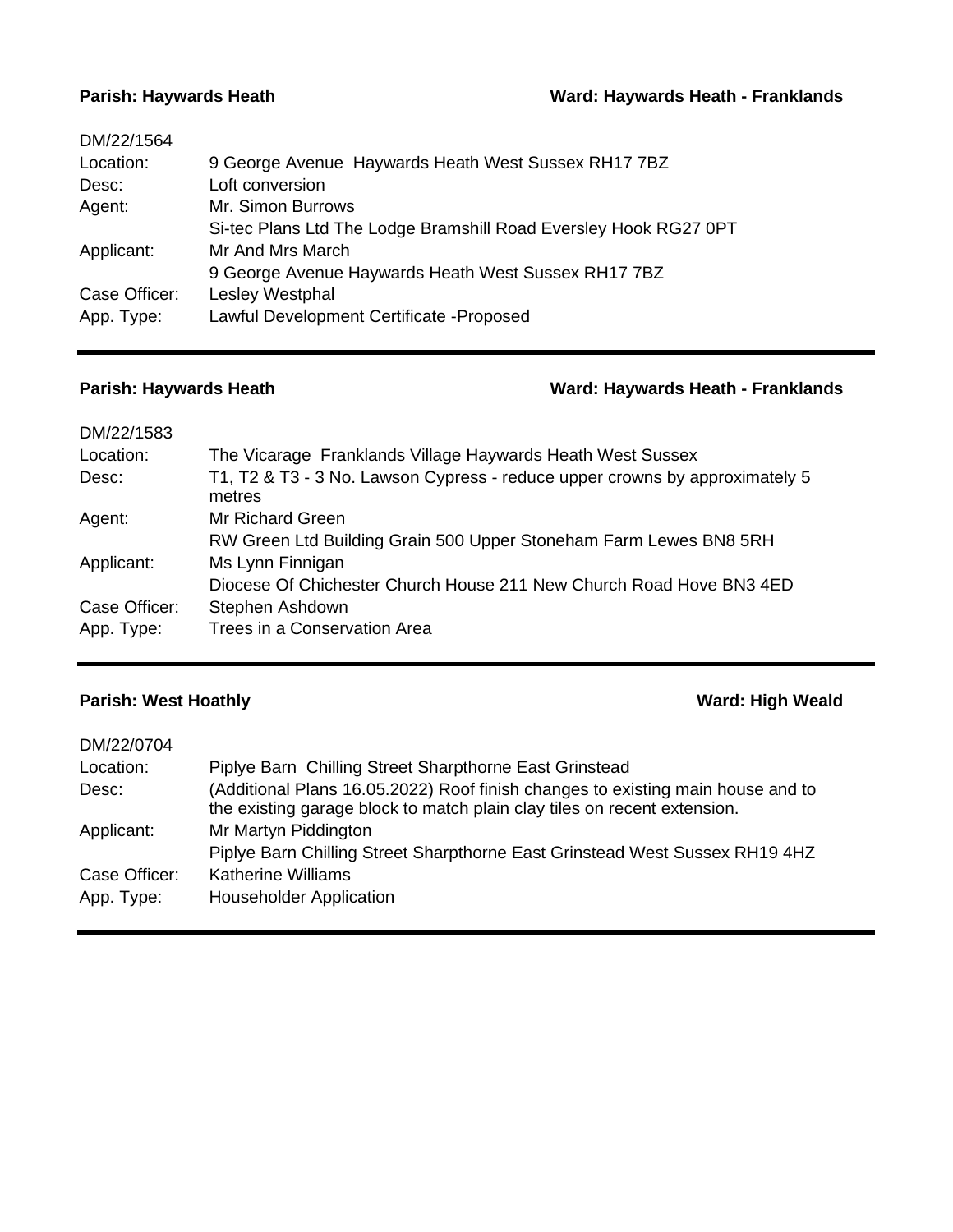## **Parish: West Hoathly** *Parish:* **Ward: High Weald**

| DM/22/0968    |                                                                                                                                                                                                                                                                                                                                                                         |
|---------------|-------------------------------------------------------------------------------------------------------------------------------------------------------------------------------------------------------------------------------------------------------------------------------------------------------------------------------------------------------------------------|
| Location:     | 23 Hamsey Road Sharpthorne East Grinstead West Sussex                                                                                                                                                                                                                                                                                                                   |
| Desc:         | Proposed single storey side/rear extension and two storey side extension. Replace<br>existing roof tiles with plain clay roof tiles. Loft conversion with rear dormer window<br>and single storey outbuilding to the rear garden. (AMENDED DESCRIPTION AND<br>REVISED PLANS received 18th May amending design of extension and inclusion<br>of dormer and outbuilding.) |
| Agent:        | Mr Wayne Poole                                                                                                                                                                                                                                                                                                                                                          |
|               | WPD Consultants 15 Ridgeside Three Bridges Crawley RH10 1PB                                                                                                                                                                                                                                                                                                             |
| Applicant:    | <b>MSE K NEWBURY</b>                                                                                                                                                                                                                                                                                                                                                    |
|               | 23 Hamsey Road Sharpthorne East Grinstead West Sussex RH19 4PA                                                                                                                                                                                                                                                                                                          |
| Case Officer: | Joanne Fisher                                                                                                                                                                                                                                                                                                                                                           |
| App. Type:    | <b>Householder Application</b>                                                                                                                                                                                                                                                                                                                                          |
|               |                                                                                                                                                                                                                                                                                                                                                                         |

# **Parish: West Hoathly Ward: High Weald**

| DM/22/1088    |                                                                                              |
|---------------|----------------------------------------------------------------------------------------------|
| Location:     | 49 Marlpit Road Sharpthorne East Grinstead West Sussex                                       |
| Desc:         | Retrospective application for the boundary fence to be replaced by a 2.5m<br>boundary fence. |
| Agent:        | Mr Michael Silverwood                                                                        |
|               | Mike Silverwood Architect Ltd 100 Gilders Road Surrey Chessington KT9 2AN                    |
| Applicant:    | Mr Liam Gillett                                                                              |
|               | 49 Marlpit Road Sharpthorne East Grinstead West Sussex RH19 4PD                              |
| Case Officer: | Jacob Lane                                                                                   |
| App. Type:    | <b>Householder Application</b>                                                               |

# **Parish: West Hoathly Ward: High Weald**

| DM/22/1493                  |                                                                                                                                                                                                                                                                                                                                                                                                                                                                   |
|-----------------------------|-------------------------------------------------------------------------------------------------------------------------------------------------------------------------------------------------------------------------------------------------------------------------------------------------------------------------------------------------------------------------------------------------------------------------------------------------------------------|
| Location:                   | Laburnum Cottage Selsfield Road West Hoathly East Grinstead                                                                                                                                                                                                                                                                                                                                                                                                       |
| Desc:                       | Changes to 1989 kitchen extension. Externally, to replace the current front door<br>with similar in oak, clad concrete blockwork in wooden bargeboards. Single glazed<br>windows replaced with hardwood double glazed windows. Internally to install<br>staircase to lower storeroom which will become a bathroom / utility area / room with<br>a hardwood double glazed window. Removal of existing toilet. There are no<br>proposed extensions to any building. |
| Applicant:                  | Mr Richard Holmwood<br>Laburnum Cottage Selsfield Road West Hoathly East Grinstead RH19 4QN                                                                                                                                                                                                                                                                                                                                                                       |
| Case Officer:<br>App. Type: | <b>Emily Wade</b><br><b>Listed Building Consent</b>                                                                                                                                                                                                                                                                                                                                                                                                               |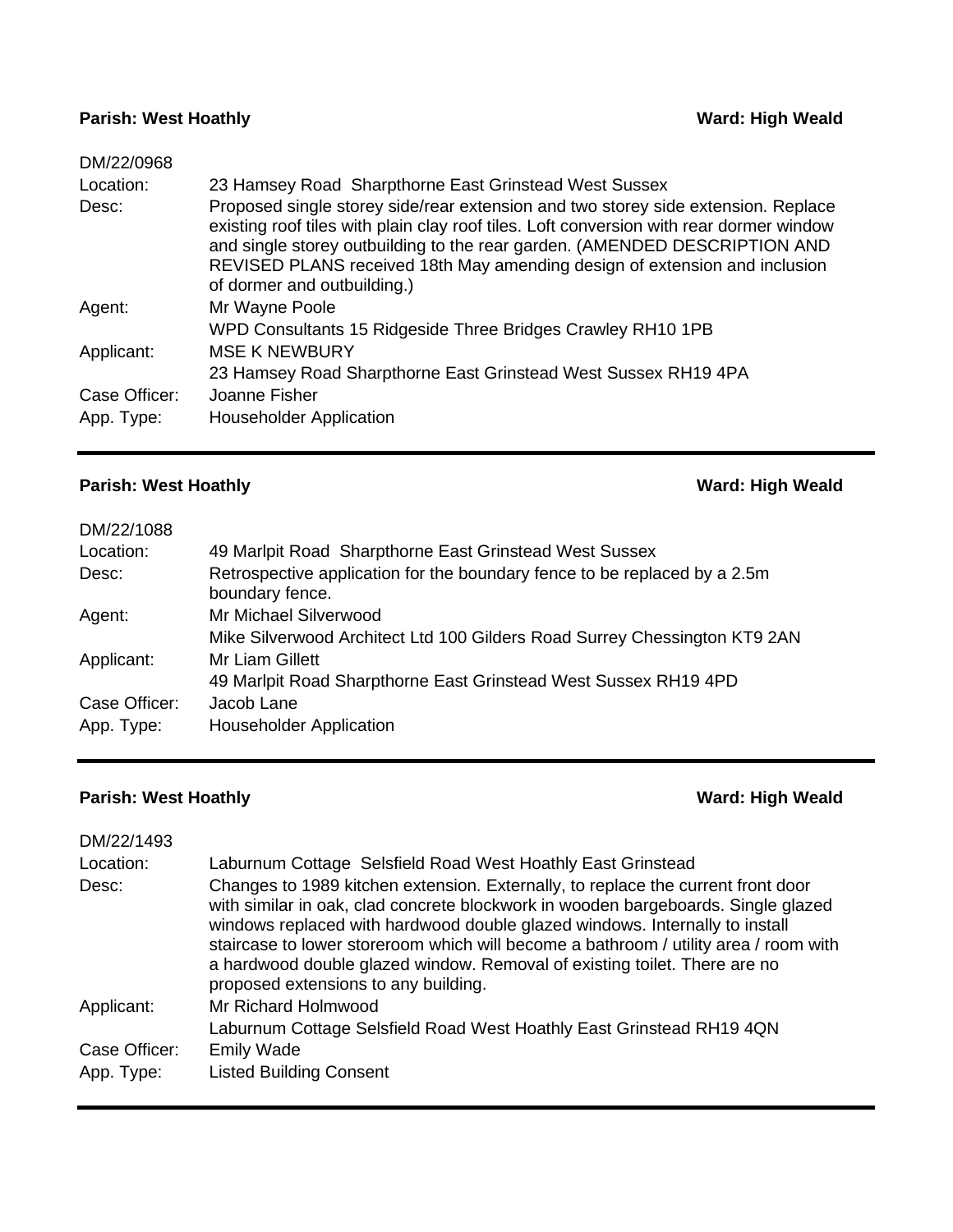## **Parish: Hurstpierpoint And Sayers Common Ward: Hurstpierpoint And Downs**

| DM/21/4129    |                                                                                                                                                                    |
|---------------|--------------------------------------------------------------------------------------------------------------------------------------------------------------------|
| Location:     | Bright World Education Ltd Forge House 105 High Street Hurstpierpoint                                                                                              |
| Desc:         | Proposed installation of 2 heat pump inverter outside units on the rear wall of office<br>building. (Noise Impact Assessment and Notification received 17.05.2022) |
| Applicant:    | Mr James Foster                                                                                                                                                    |
|               | The Forge Cottage Shortbridge Road Piltdown TN22 3XA                                                                                                               |
| Case Officer: | <b>Caroline Grist</b>                                                                                                                                              |
| App. Type:    | <b>Full Application</b>                                                                                                                                            |

## **Parish: Hurstpierpoint And Sayers Common Ward: Hurstpierpoint And Downs**

| DM/22/1303    |                                                                                                                                                 |
|---------------|-------------------------------------------------------------------------------------------------------------------------------------------------|
| Location:     | Spenny Thorne 13 Wilderness Road Hurstpierpoint Hassocks                                                                                        |
| Desc:         | Proposed single storey side/rear extension, new side windows and internal<br>alterations Amendment to existing approved application DM/21/2998. |
| Applicant:    | Mrs S Ewens                                                                                                                                     |
|               | Spenny Thorne 13 Wilderness Road Hurstpierpoint Hassocks BN6 9XD                                                                                |
| Case Officer: | Jacob Lane                                                                                                                                      |
| App. Type:    | <b>Householder Application</b>                                                                                                                  |

# **Parish: Hurstpierpoint And Sayers Common Ward: Hurstpierpoint And Downs**

| DM/22/1546    |                                                                                                                                       |
|---------------|---------------------------------------------------------------------------------------------------------------------------------------|
| Location:     | 21 Western Road Hurstpierpoint Hassocks West Sussex                                                                                   |
| Desc:         | Front porch extension and alterations to front of garage to reduce size of garage<br>door and convert part of garage to utility room. |
| Agent:        | Mrs Claire Haigh                                                                                                                      |
|               | Claire Haigh Associates Ltd 9 Kenton Road Hove BN3 4PG                                                                                |
| Applicant:    | <b>Mrs Penny Calvert</b>                                                                                                              |
|               | 21 Western Road Hurstpierpoint Hassocks West Sussex BN6 9SU                                                                           |
| Case Officer: | Tersia Venter                                                                                                                         |
| App. Type:    | <b>Householder Application</b>                                                                                                        |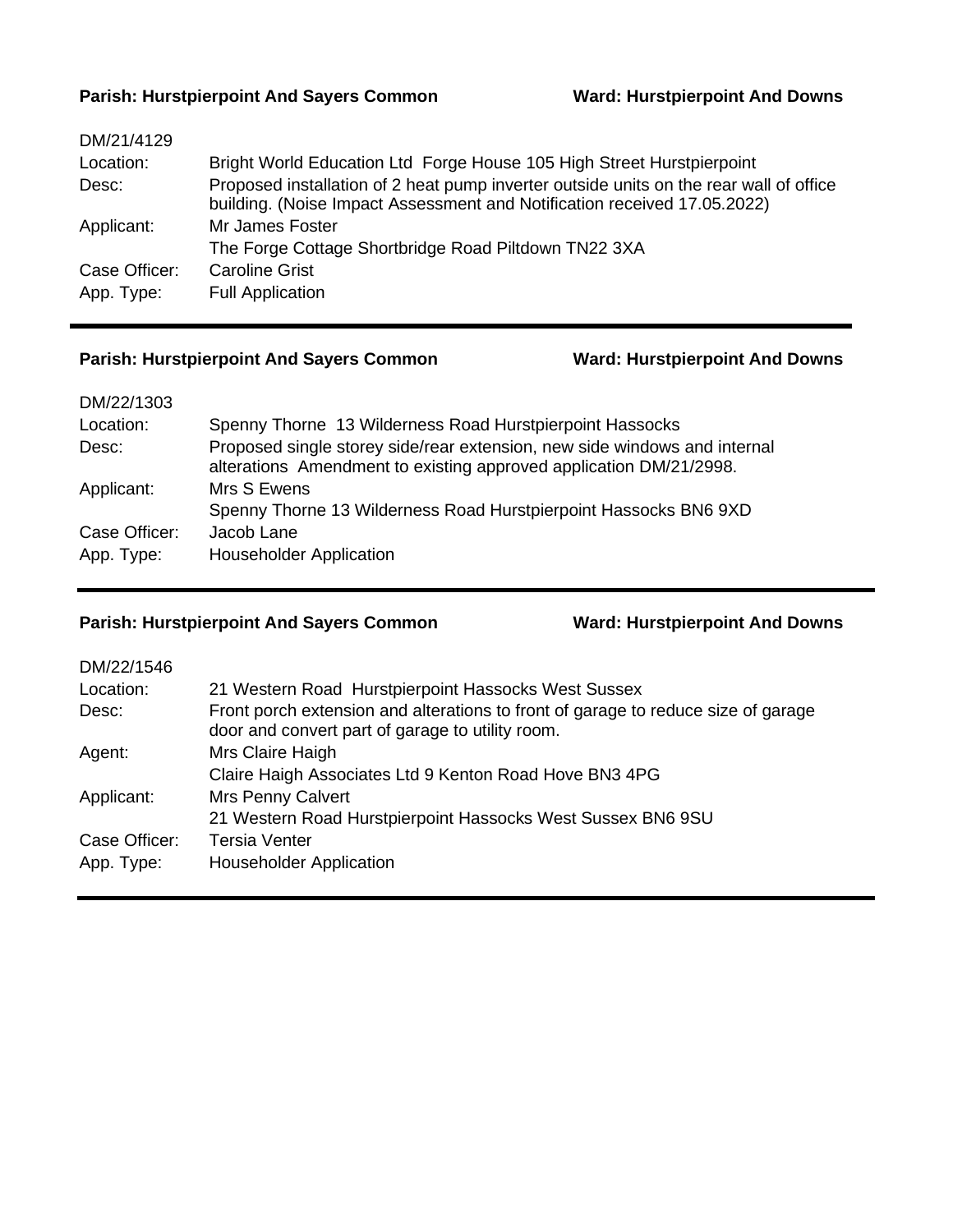### **Parish: Hurstpierpoint And Sayers Common Ward: Hurstpierpoint And Downs**

| DM/22/1551    |                                                                          |
|---------------|--------------------------------------------------------------------------|
| Location:     | 149 Cuckfield Road Hurstpierpoint Hassocks West Sussex                   |
| Desc:         | Single storey front extension to create new entrance hallway and office. |
| Agent:        | Ms Catherine Whitby                                                      |
|               | Catherine Whitby Architects 110 College Lane Hurstpierpoint BN6 9AJ      |
| Applicant:    | Mrs Fiona Boyd                                                           |
|               | 149 Cuckfield Road Hurstpierpoint Hassocks West Sussex BN6 9RT           |
| Case Officer: | <b>Andrew Horrell</b>                                                    |
| App. Type:    | <b>Householder Application</b>                                           |
|               |                                                                          |

## **Parish: Hurstpierpoint And Sayers Common Ward: Hurstpierpoint And Downs**

| DM/22/1569    |                                                                                                                                                                                                                  |
|---------------|------------------------------------------------------------------------------------------------------------------------------------------------------------------------------------------------------------------|
| Location:     | The Manor House 3 Albert Silsby Place Hurstpierpoint Hassocks                                                                                                                                                    |
| Desc:         | Construction of single storey Gym with timber weatherboarding/ brick plinth and<br>plain clay tile roof. Construction of sheltered seating area, associated hard<br>landscaping and brick wall with flint inlay. |
| Agent:        | Mr Stephen Manning                                                                                                                                                                                               |
|               | Gould Baxter 2 Lucastes Mews Paddockhall Road Haywards Heath RH16 1HE                                                                                                                                            |
| Applicant:    | Mr And Mrs W Becker                                                                                                                                                                                              |
|               | Casula Roman Landing West Wittering PO20 8AS                                                                                                                                                                     |
| Case Officer: | <b>Caroline Grist</b>                                                                                                                                                                                            |
| App. Type:    | <b>Householder Application</b>                                                                                                                                                                                   |

# **Parish: Hurstpierpoint And Sayers Common Ward: Hurstpierpoint And Downs**

| DM/22/1587    |                                                                                                                                                                                                                               |
|---------------|-------------------------------------------------------------------------------------------------------------------------------------------------------------------------------------------------------------------------------|
| Location:     | 7 Marchants Road Hurstpierpoint Hassocks West Sussex                                                                                                                                                                          |
| Desc:         | Variation to condition numbers 2 (change of drawings) and 3 (retrospective material<br>condition change, to account for cedral cladding at first floor level. This application<br>relates to planning application DM/21/1873. |
| Agent:        | Mr Sam Candfield                                                                                                                                                                                                              |
|               | 2 Lucastes Mews Paddockhall Road Haywards Heath RH16 2LT                                                                                                                                                                      |
| Applicant:    | Emilia Fairfax                                                                                                                                                                                                                |
|               | 7 Marchants Road Hurstpierpoint Hassocks West Sussex BN6 9UP                                                                                                                                                                  |
| Case Officer: | Deborah Lynn                                                                                                                                                                                                                  |
| App. Type:    | Removal/Variation of Condition                                                                                                                                                                                                |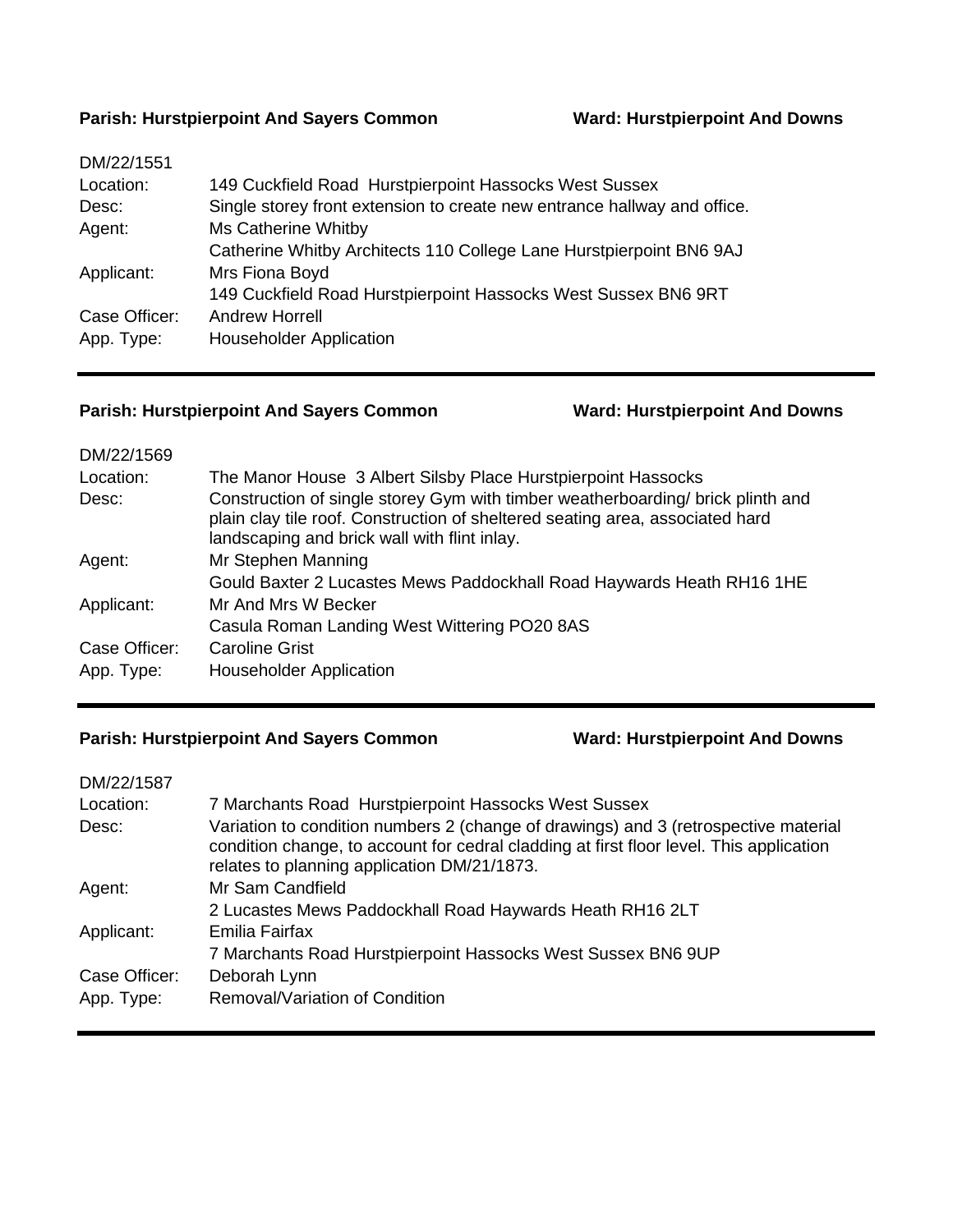### **Parish: Lindfield Ward: Lindfield**

| DM/22/1496    |                                                                  |
|---------------|------------------------------------------------------------------|
| Location:     | 40 Barncroft Drive Lindfield Haywards Heath West Sussex          |
| Desc:         | Single storey front extension to front of garage.                |
| Agent:        | <b>Buchan Rum Architects</b>                                     |
|               | Buchan Rum Architects Ltd 9 Savill Road Lindfield RH16 2NY       |
| Applicant:    | Mr And Mrs Kelly                                                 |
|               | 40 Barncroft Drive Lindfield Haywards Heath West Sussex RH16 2NL |
| Case Officer: | <b>Tersia Venter</b>                                             |
| App. Type:    | <b>Householder Application</b>                                   |
|               |                                                                  |

## **Parish: Lindfield Ward: Lindfield**

| DM/22/1582    |                                                                 |
|---------------|-----------------------------------------------------------------|
| Location:     | 46 Noahs Ark Lane Lindfield Haywards Heath West Sussex          |
| Desc:         | (T1) Oak - Crown reduce by 20m                                  |
| Applicant:    | <b>Matthew Rushbrooke</b>                                       |
|               | 46 Noahs Ark Lane Lindfield Haywards Heath West Sussex RH16 2LT |
| Case Officer: | Irene Fletcher                                                  |
| App. Type:    | <b>Tree Surgery</b>                                             |
|               |                                                                 |

# **Parish: Lindfield Rural Ward: High Weald**

| DM/22/1552         |                                                                                                                                                                                                                                                                                                                                                                                                                            |
|--------------------|----------------------------------------------------------------------------------------------------------------------------------------------------------------------------------------------------------------------------------------------------------------------------------------------------------------------------------------------------------------------------------------------------------------------------|
| Location:<br>Desc: | Walstead Stud Scaynes Hill Road Lindfield Haywards Heath<br>Retrospective application for the enlargement of the existing sand school with new<br>post & rail fencing enclosure, enlargement of an existing winter turnout area (with<br>new high fencing enclosure), erection of 2 no. new stables, erection of additional<br>equestrian storage (kennels) and associated hardstanding area, and an open horse<br>walker. |
| Agent:             | Mr Tim Rodway                                                                                                                                                                                                                                                                                                                                                                                                              |
|                    | Rodway Planning Consultancy Limited 293 Upper Shoreham Road Shoreham By<br>Sea BN43 5QA                                                                                                                                                                                                                                                                                                                                    |
| Applicant:         | <b>Ruth Pike</b>                                                                                                                                                                                                                                                                                                                                                                                                           |
|                    | Walstead Stud Scaynes Hill Road Lindfield West Sussex RH16 2QG                                                                                                                                                                                                                                                                                                                                                             |
| Case Officer:      | Jacob Lane                                                                                                                                                                                                                                                                                                                                                                                                                 |
| App. Type:         | <b>Full Application</b>                                                                                                                                                                                                                                                                                                                                                                                                    |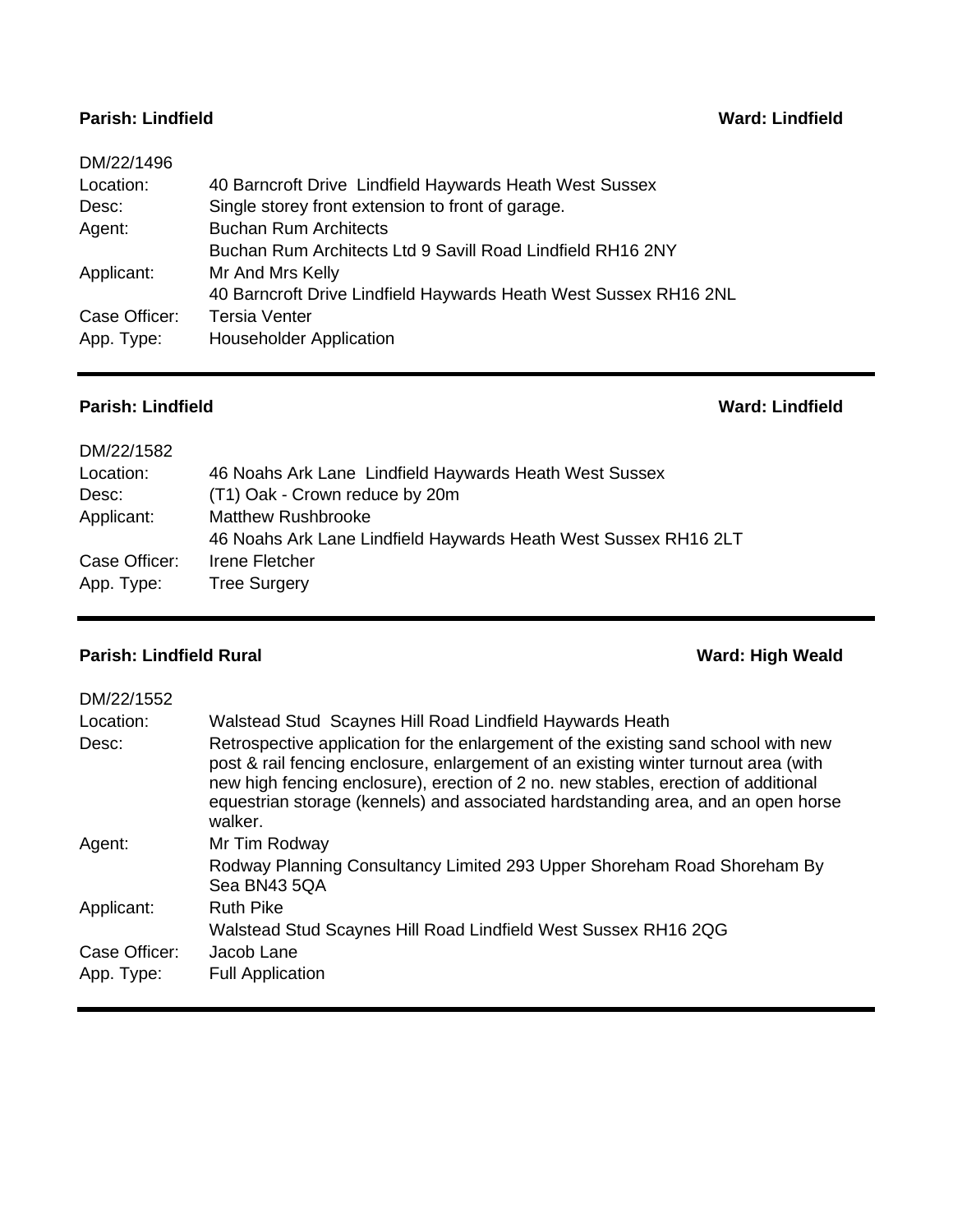## **Parish: Lindfield Rural Ward: High Weald Ward: High Weald**

| DM/22/1553    |                                                                                                                                                                                                                                        |
|---------------|----------------------------------------------------------------------------------------------------------------------------------------------------------------------------------------------------------------------------------------|
| Location:     | Walstead Stud Scaynes Hill Road Lindfield Haywards Heath                                                                                                                                                                               |
| Desc:         | Retrospective application for permanent siting of timber clad storage container used<br>for feed store & washroom, and a timber clad mobile home used for staff day<br>accommodation, occasional vets accommodation, and office space. |
| Agent:        | Mr Tim Rodway                                                                                                                                                                                                                          |
|               | Rodway Planning Consultancy Limited 293 Upper Shoreham Road Shoreham By<br>Sea BN43 5QA                                                                                                                                                |
| Applicant:    | <b>Ruth Pike</b>                                                                                                                                                                                                                       |
|               | Walstead Stud Scaynes Hill Road Lindfield West Sussex RH16 2QG                                                                                                                                                                         |
| Case Officer: | Jacob Lane                                                                                                                                                                                                                             |
| App. Type:    | <b>Full Application</b>                                                                                                                                                                                                                |

# **Parish: Lindfield Rural Ward: High Weald**

| DM/22/1554    |                                                                                                                                 |
|---------------|---------------------------------------------------------------------------------------------------------------------------------|
| Location:     | Walstead Stud Scaynes Hill Road Lindfield Haywards Heath                                                                        |
| Desc:         | Retrospective application for chalk surfacing to existing access track across the<br>paddocks to the rear of the stud business. |
| Agent:        | Mr Tim Rodway                                                                                                                   |
|               | Rodway Planning Consultancy Limited 293 Upper Shoreham Road Shoreham By<br>Sea BN43 5QA                                         |
| Applicant:    | <b>Ruth Pike</b>                                                                                                                |
|               | Walstead Stud Scaynes Hill Road Lindfield West Sussex RH16 2QG                                                                  |
| Case Officer: | Jacob Lane                                                                                                                      |
| App. Type:    | <b>Full Application</b>                                                                                                         |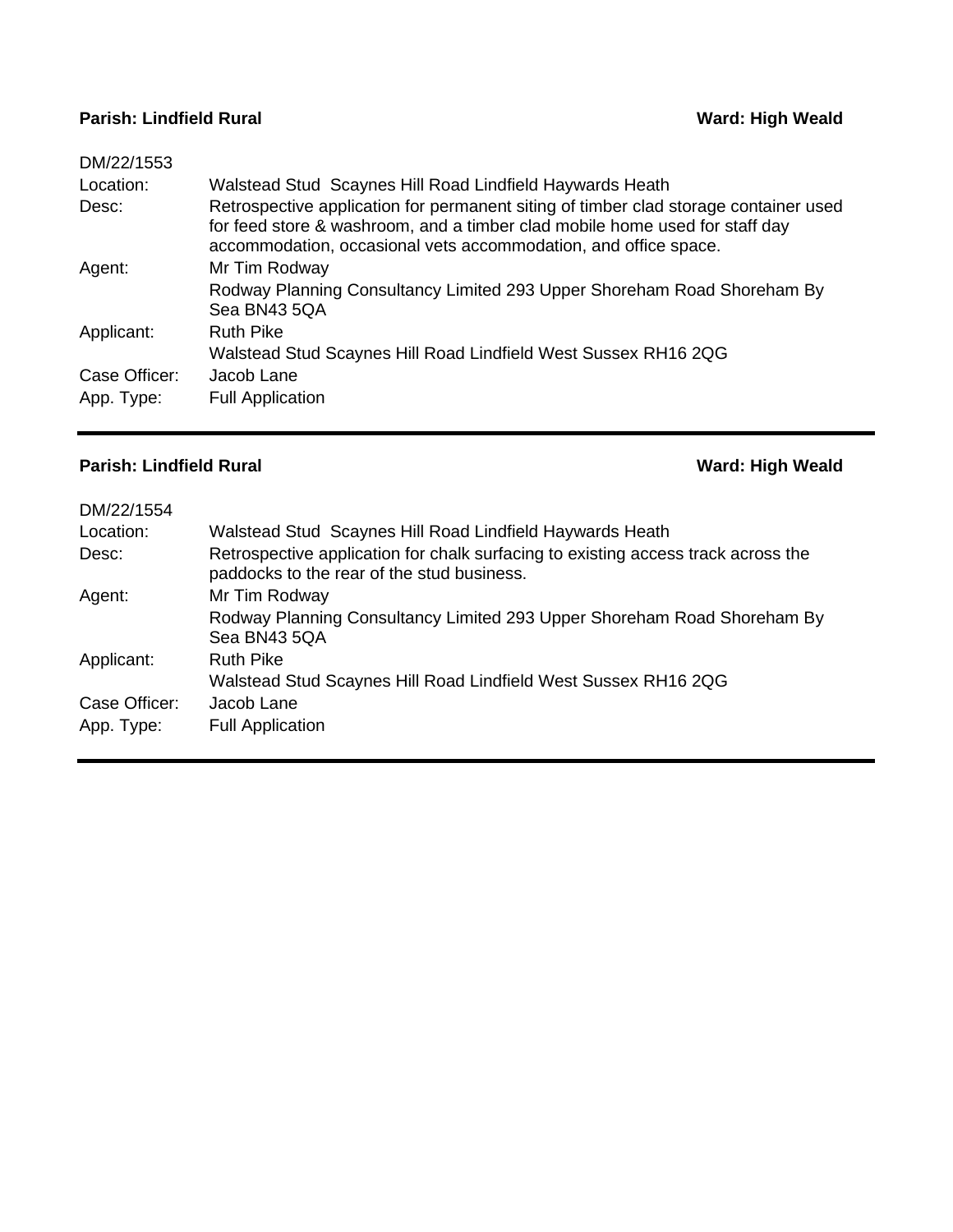# **Parish: Slaugham Ward: Bolney**

| DM/22/0567    |                                                                                                                                                                                                                                                                                                                                                                                                                                                                                                                                                                                             |
|---------------|---------------------------------------------------------------------------------------------------------------------------------------------------------------------------------------------------------------------------------------------------------------------------------------------------------------------------------------------------------------------------------------------------------------------------------------------------------------------------------------------------------------------------------------------------------------------------------------------|
| Location:     | Stanbridge Barn Stanbridges Stanbridge Lane Staplefield                                                                                                                                                                                                                                                                                                                                                                                                                                                                                                                                     |
| Desc:         | Retrospective application for the extension of stables to allow for the addition of 7<br>stables (making 12 in total), relocation of the horse walker and the provision of a<br>storage building to replace the two unauthorised containers on the site. Amendment<br>to planning approval DM/19/1295. AMENDED PLANS RECEIVED 17/05/2022<br>reducing the scale of the stables to form 8 stables with a drying room, feed store<br>and rug store, and revision to externally clad the external containers in timber as an<br>alternative to providing a purpose-built storage area/workshop. |
| Agent:        | Mr David Campion                                                                                                                                                                                                                                                                                                                                                                                                                                                                                                                                                                            |
|               | Albion House Albion Street Lewes BN7 2NF                                                                                                                                                                                                                                                                                                                                                                                                                                                                                                                                                    |
| Applicant:    | Mr Keith Lutener                                                                                                                                                                                                                                                                                                                                                                                                                                                                                                                                                                            |
|               | Stanbridge Barn Stanbridges Stanbridge Lane Staplefield Haywards Heath West<br>Sussex RH17 6BB                                                                                                                                                                                                                                                                                                                                                                                                                                                                                              |
| Case Officer: | Joanne Fisher                                                                                                                                                                                                                                                                                                                                                                                                                                                                                                                                                                               |
| App. Type:    | <b>Full Application</b>                                                                                                                                                                                                                                                                                                                                                                                                                                                                                                                                                                     |

# **Parish: Twineham Ward: Bolney Ward: Bolney**

| DM/21/3963    |                                                                                                                                                             |
|---------------|-------------------------------------------------------------------------------------------------------------------------------------------------------------|
| Location:     | Hickstead Place London Road Hickstead Haywards Heath                                                                                                        |
| Desc:         | Removal of the existing two number stable blocks and replacement with new two<br>number stable blocks. (Amended plans received 13/5 showing design changes) |
| Agent:        | Miss Lisa Vohmann                                                                                                                                           |
|               | Lisa Vohmann Architecture Hillside Hawkspur Green Little Bardfield CM7 4SH                                                                                  |
| Applicant:    | Mrs Chloe Breen                                                                                                                                             |
|               | Breen Equestrian Hickstead Place London Road Hickstead RH17 5NU                                                                                             |
| Case Officer: | <b>Stuart Malcolm</b>                                                                                                                                       |
| App. Type:    | <b>Full Application</b>                                                                                                                                     |

# **Parish: Worth Ward: Crawley Down And Turners Hill**

| DM/22/1448    |                                                                                          |
|---------------|------------------------------------------------------------------------------------------|
| Location:     | Goldregen Vicarage Road Crawley Down Crawley                                             |
| Desc:         | The erection of a two storey dwelling with associated access, landscaping and<br>parking |
| Agent:        | Mr J Sharpe                                                                              |
|               | White And Sons 3 Massetts Road Horley RH6 7PR                                            |
| Applicant:    | Mr David Alonso                                                                          |
|               | C/O White And Sons                                                                       |
| Case Officer: | Anna Tidey                                                                               |
| App. Type:    | <b>Full Application</b>                                                                  |